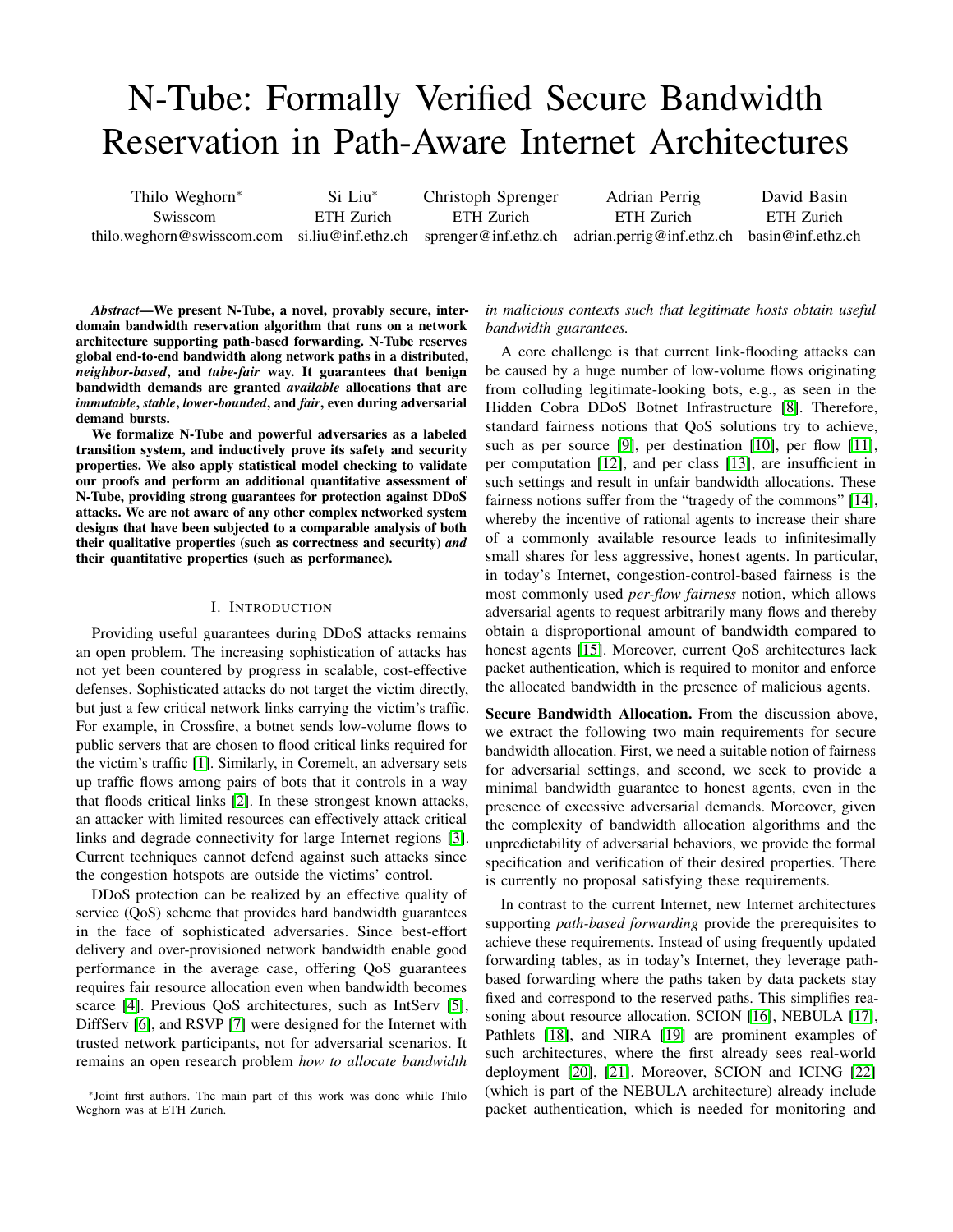enforcing the correct use of allocated bandwidth.

N-Tube Algorithm. We present *N-Tube*, a new *Neighbor-based*, *Tube-fair* bandwidth reservation algorithm, designed to achieve the above requirements. N-Tube introduces a novel notion of allocation fairness called *bounded tube fairness*. N-Tube is designed for networks that support path-based forwarding and prevents link congestion attacks, including the strongest known attacks like Coremelt and Crossfire. It is thus also robust against standard link-flooding attacks, including amplification attacks. To allocate bandwidth on a path, each on-path *autonomous system* (AS) computes and allocates bandwidth locally while accounting for other reservations.

N-Tube builds on two key ideas. First, to always enable the allocation of some (non-zero) bandwidth, N-Tube only uses a fixed fraction of the available bandwidth, saving the rest for future reservation requests. By guaranteeing that the reserved bandwidth stays unchanged until expiry, N-Tube also enables a predictable stabilization period for the bandwidth allocations during times of stable bandwidth demands.

Second, with *bounded tube fairness*, each AS's aggregated bandwidth demands are first *bounded* by the available bandwidth, and then split proportionally among its immediate network neighbors. Hence, if a malicious AS (outside the honest path) tries to congest a link, the first honest AS between the attacker and targeted link limits the adversarial demands, thereby preventing it from obtaining a disproportional share of bandwidth on that link. Consequently, N-Tube also guarantees any honest source AS a *lower bound on the allocated bandwidth*, independently of the desired destination.

Verification Approach. Inter-domain bandwidth reservation is, in general, a difficult problem with complex bandwidth allocation dynamics especially for operation in adversarial environments. This necessitates the verification of any proposed bandwidth reservation algorithm to validate its intended properties, in particular to establish both qualitative correctness and security guarantees as well as quantitative guarantees about the system's bandwidth allocation dynamics. The verification of N-Tube's qualitative and quantitative properties is particularly challenging for several reasons: its desired properties must hold in the presence of a powerful adversary and for arbitrary network topologies. Moreover, the model involves unbounded state information and the verification requires non-linear arithmetical reasoning about bandwidth allocation. These features are notoriously hard to handle for automated verification tools.

We tackle this problem by using a combination of mathematical proofs for the qualitative properties and statistical verification and estimation for the quantitative properties. For qualitative guarantees, we verify N-Tube's correctness and security by: (i) formalizing the algorithm, together with the network environment and attackers, as a *labeled transition system* (LTS), (ii) specifying the safety and security properties as predicates over LTS executions, and (iii) proving by *induction* using careful pencil-and-paper proofs that the formal model satisfies these properties.

For quantitative guarantees, we analyze N-Tube's stabil-

ity and fairness properties using statistical model checking (SMC) [\[23\]](#page-14-12). SMC has been successfully used to analyze largescale distributed systems and has demonstrated its predictive power when used in early design stages, i.e., its estimations are consistent with implementation-based evaluations under realistic deployment [\[24\]](#page-14-13), [\[25\]](#page-14-14). SMC samples and analyzes system executions until a given confidence level is reached. We transform our LTS model into a *probabilistic rewrite theory* for the SMC-based analysis of N-Tube's quantitative properties using the Maude ecosystem [\[26\]](#page-14-15). Unlike in implementationbased evaluations, this allows us to explore the large parameter space, to consider various (malicious) scenarios, and to obtain statistics with a desired confidence level and error margin. With our SMC analysis, we also obtain additional confidence in our inductive proofs of N-Tube's qualitative properties.

In networking, formal methods have been applied to verify qualitative and quantitative properties of routing protocols and DoS protection mechanisms. We will discuss this and additional related work in Section [VII.](#page-12-0) However, we are not aware of any prior work that formally models and verifies a bandwidth reservation system, neither in benign nor in adversarial settings. The full formal definitions and proofs, as well as the source code of our development, are available online [\[27\]](#page-14-16).

Main Contributions. We provide: (i) the first principled solution to the global inter-domain bandwidth allocation problem that offers stable, lower-bounded, and fair bandwidth allocation in adversarial settings (Sections [III](#page-2-0) and [IV\)](#page-5-0); (ii) the formalization of N-Tube, a strong attacker model, and all its safety and security properties, as well as inductive proofs establishing these properties (Sections [IV-E](#page-8-0) and [V\)](#page-9-0); (iii) the automated statistical verification and estimation of N-Tube's behaviors, both to validate our proofs and to provide quantitative guarantees and assess N-Tube's resistance to attacks in various malicious scenarios (Section [VI\)](#page-10-0).

## II. PRELIMINARIES

## *A. Design Goal and Properties*

Our goal is to design a provably secure bandwidth reservation architecture that provides hard, worst-case bandwidth guarantees to source ASes for reaching their destination ASes. A key component of such a QoS architecture is a *bandwidth reservation mechanism* that allocates bandwidth according to the demands of source ASes and guarantees a minimum bandwidth allocation even under heavy congestion or flooding attacks. Thus, N-Tube should satisfy the following properties:

- G1 Availability: Any successful reservation request can reserve bandwidth, in spite of network congestion.
- G2 Immutability: The allocated bandwidth of any existing reservation stays fixed until it expires.
- G3 Stability: In periods of steady and constant demand, the bandwidth allocation in the entire network stabilizes in a predictable period of time.
- G4 Minimum Bandwidth Guarantee: After the network stabilizes, there is a lower bound on the allocated bandwidth, i.e., a minimal bandwidth guarantee even with high external demands such as link-flooding attacks.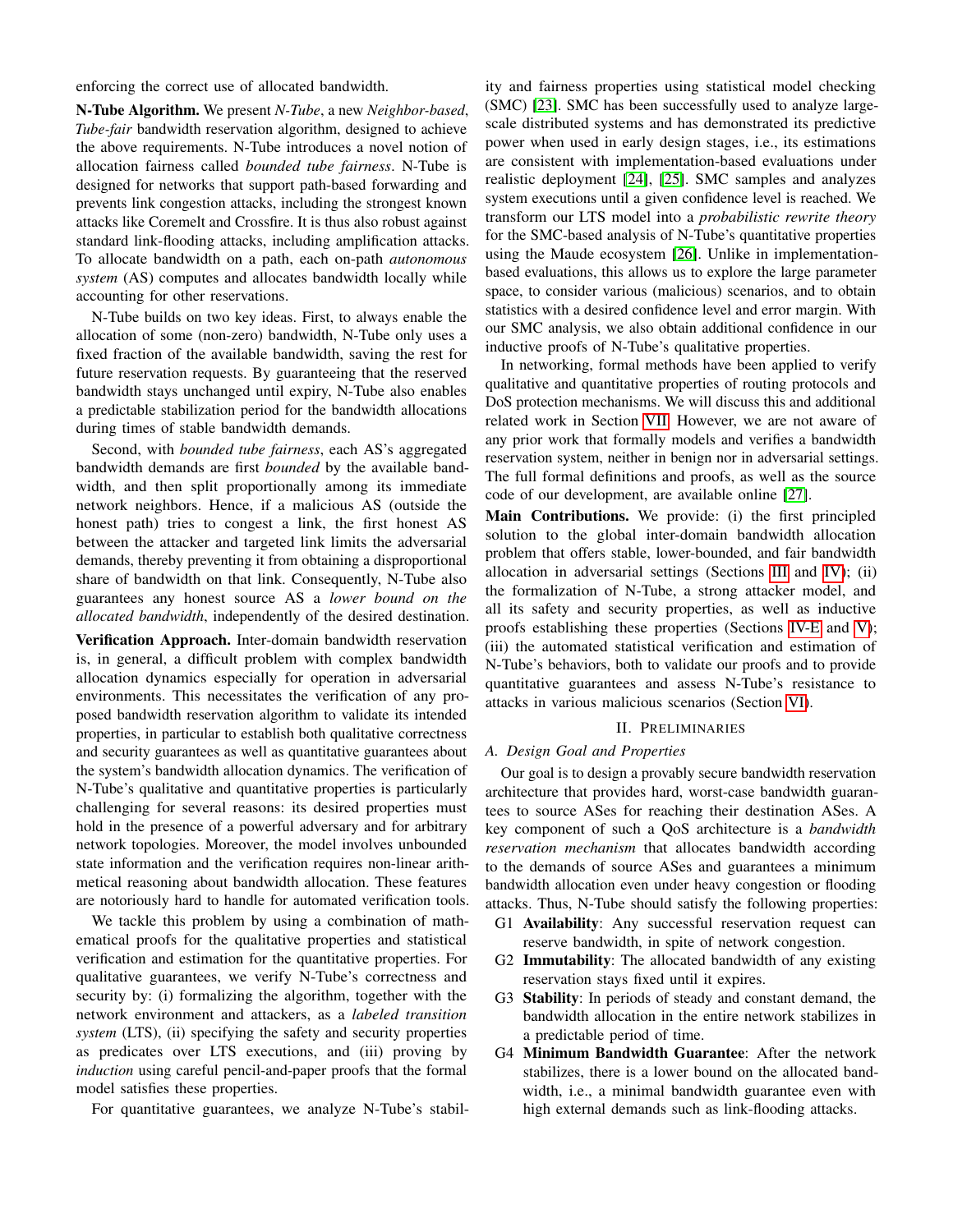G5 Bounded Tube Fairness: Bandwidth allocation is distributed proportionally to the requested demands, however, adjusted to the maximally available bandwidth.

Additional requirements ensure that N-Tube is efficient and practical from an operational perspective, see [\[27,](#page-14-16) Appendix A].

## <span id="page-2-1"></span>*B. Model and Assumptions*

Network Model. We model the network as a connected graph with weighted, directed edges. Nodes in the graph represent the ASes' network interfaces and directed edges denote physical links between these interfaces. Each link starts at an egress interface of an AS, called an *egress link* of the AS, and ends at an ingress interface of another AS, called an *ingress link* of that AS. Each edge has a weight that corresponds to the link's capacity. Using interfaces instead of multiple edges between ASes provides a simple graph, instead of an equivalent multigraph, which is closer to N-Tube's specification. Intra-AS links are not modeled but are assumed to provide sufficient capacity. Given this network structure, we make some additional assumptions.

N1 We assume an inter-domain *control plane* that implements a path discovery protocol, enabling each AS to obtain multiple loop-free paths to reach a destination AS (see, for instance, [\[16,](#page-14-5) Chapter 7]).

These paths are expressed at the granularity of interfaces between the ASes.

N2 We assume there are mechanisms to quickly detect link and node failures, and provide alternative paths.

For instance, by frequently running the path discovery protocol, we can ensure a timely provision of alternative paths. Modern architectures like SCION support simultaneous communication over multiple paths, hence providing inherent fault tolerance. Based on assumption N2, we consider failure detection and handling as orthogonal to the bandwidth reservation algorithm itself. For more details, see Appendix [A.](#page-15-0)

N3 We assume that clocks are loosely, globally synchronized, i.e., with a time discrepancy between ASes on the order of 100 ms, in contrast to reservation times on the order of minutes.

Since clock synchronization is several orders of magnitude more precise than reservation times, we will approximate these synchronized clocks by a global clock in our model.

Attacker Model. We call an AS *honest* if it follows the protocol, and *compromised* or *malicious* otherwise. We will describe malicious ASes' capabilities below. For a given legitimate reservation request, we distinguish *off-path* and *on-path* ASes.

A1 Any off-path AS may be compromised. Compromised ASes can collude (e.g., as part of a botnet) and attempt to allocate excessive amounts of bandwidth in order to exhaust the available bandwidth.

There is no constraint on the distribution of compromised ASes in the network. Compromised ASes may attempt to request excessive bandwidth through multiple reservations over one or more paths, thus preempting other ASes from obtaining a fair share of the available bandwidth.

A2 Compromised off-path ASes can (i) observe all reservation requests sent to them, (ii) change any unauthenticated fields in such reservation messages, and (iii) inject such modified messages into neighboring links.

This means that attackers cannot defeat the cryptography used to realize message authentication. Hence, attackers can at best replay legitimate reservation requests, possibly modifying their unprotected fields, but they cannot craft new ones for ASes they do not control, e.g., by spoofing a signed message without an appropriate private key.

A3 All on-path ASes are honest.

Honest ASes are expected to refrain from allocating excessive bandwidth due to the associated costs. We cannot allow compromised on-path ASes, as they could insert bogus information in reservation requests, making it impossible to achieve our desired properties, in particular (G1) and (G4). Moreover, they could execute DoS attacks by ignoring reservation requests.

Our modeling is at the granularity of ASes and excludes end hosts within ASes. In particular, we consider the case of malicious end hosts within off-path ASes to be subsumed by the stronger case where the entire respective AS is malicious. Excessive requests or data traffic by malicious end hosts within honest on-path ASes can easily be filtered using separate mechanisms.

Monitoring and Enforcement of Reservations. To prevent link flooding attacks, both on the data plane and on the control plane, the N-Tube bandwidth reservation algorithm must run alongside flow-policing mechanisms that effectively detect and block overuse of allocated bandwidth (see, e.g., [\[28\]](#page-14-17)). On the data plane, we must enforce that bandwidth reservations exist for all traffic and that allocated bandwidth is not overused.

E1 We assume that all data plane traffic has a bandwidth reservation, and that an effective flow-policing mechanism is in place to prevent the overuse of allocated bandwidth by malicious ASes.

The flooding of the bandwidth reservation algorithm itself with reservation requests (which are part of the control plane) can easily be prevented as follows.

E2 We assume that honest ASes limit the frequency of per-AS reservation requests.

Using this mechanism, excessive requests from malicious hosts would not even leave honest ASes and would otherwise be limited by the first honest AS on the path.

Since all traffic must have a valid reservation, N-Tube, by virtue of its properties  $(G1)$ – $(G5)$ , is capable of preventing link flooding attacks including Coremelt and Crossfire, when run alongside an effective enforcement mechanism satisfying assumptions (E1) and (E2). We will further explain how this is achieved in Section [III-E.](#page-5-1)

## III. N-TUBE OVERVIEW

<span id="page-2-0"></span>Our N-Tube algorithm enables ASes to reserve bandwidth on network paths by reserving bandwidth on each inter-domain link on the path. A reservation consists of a path, an expiration time, and a bandwidth amount. The reservation is valid for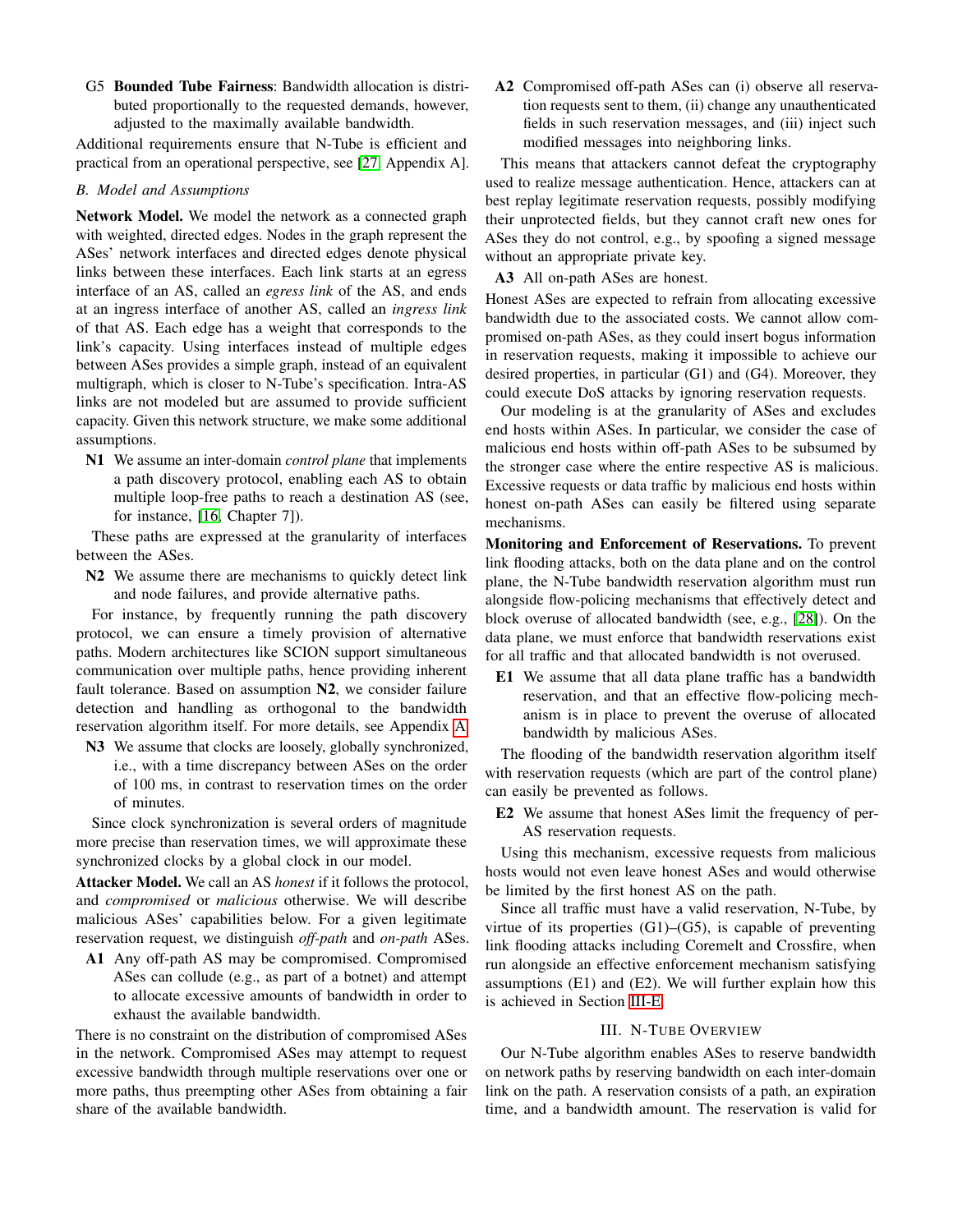<span id="page-3-0"></span>

Figure 1: The process of making a reservation

a limited time period after which it must be renewed. This allows ASes to probe the network for congestion, and to adjust their reservation paths and demands.

To reserve bandwidth, the source AS chooses loop-free paths to the destination AS (obtained from the control plane, see Section [II-B\)](#page-2-1), an amount of bandwidth and an expiration time, combines them in a reservation message, and authenticates it, e.g., with RPKI [\[29\]](#page-14-18). Figure [1](#page-3-0) illustrates the reservation process. The source  $AS_1$  sends a reservation message demanding 60 Gbps valid until  $15:50:45$  on the path given by the list of ASes and their corresponding ingress and egress interfaces  $[(E, AS_1, C), (B, AS_2, A), (C, AS_3, D)]$ . On the way to  $AS_3$ , the reservation message accumulates the amount of bandwidth each AS on the path can allocate on its egress link associated to the path: 37 Gbps, 60 Gbps, and 45 Gbps, respectively. On the return path, each AS allocates the minimum of the accumulated bandwidths, i.e., 37 Gbps.

N-Tube has two user-specific parameters. First, N-Tube enforces an upper bound,  $maxT \in \mathbb{N}$ , on how long the expiration time can be set into the future. This forces ASes to update their reservations regularly, roughly every 5 minutes. Second, N-Tube only reserves a fixed portion  $\delta$  (0 <  $\delta$  < 1) of each link's total capacity, called the *adjusted capacity*. For any new reservation request, N-Tube initially allocates at most the portion  $\delta$  of the remaining free capacity, and thereby keeps the rest of the link's capacity available for other new reservations.

## *A. Bounded Tube Fairness (G5)*

The main challenge for a resource allocation algorithm is to treat all reservations *fairly*, and to provide a *lower-bounded* bandwidth allocation for honest ASes, even when adversaries try to congest a link by demanding excessive bandwidth.

To provide *fair* bandwidth allocation, N-Tube bounds excessive demands by the links' capacities, and shares the resulting demands proportionally. This is illustrated in Figure [2](#page-3-1) by the bandwidth allocation computation at  $AS<sub>3</sub>$  in the above example:

- 1) *AS*<sup>3</sup> factors the demands converging at a given egress interface by each ingress interface. These factored demands are called *tubes*, as we visualize them this way.
- 2) *AS*<sup>3</sup> bounds the accumulated demand of each tube by its ingress and egress links' adjusted capacities, which we call their *bounded tube demands*.

<span id="page-3-1"></span>

Figure 2: Bandwidth allocation computation at  $AS_3$  distributes the egress link's (adjusted) bandwidth capacity *D* proportionally to three ingress demands.

#### 3) AS<sub>3</sub> proportionally shares the egress link's adjusted  $120$ capacity between its bounded tube demands.

*AS*<sup>3</sup> has three interfaces *A*, *B*, and *C* with ingress link capacities 100 Gbps, 200 Gbps, and 125 Gbps, and an interface *D* with an egress link capacity of 150 Gbps, respectively. The link's adjusted capacities are obtained by multiplying each link's capacity with  $\delta = 0.8$  in this case, and are indicated by the dotted lines. The three demands of 20 Gbps, 80 Gbps, and 60 Gbps from interfaces *A*, *B*, and *C* are factored into three tubes, and the adjusted capacity of 120 Gbps at interface  $D$  is proportionally split among them into  $15$  Gbps for *A*, 60 Gbps for *B*, and 45 Gbps for *C*, respectively. For example, in case of *C* this is computed as follows: 45 Gbps  $= 60$  Gbps /  $(20+80+60$  Gbps $) \cdot 0.8 \cdot 150$  Gbps

#### <span id="page-3-2"></span>*B. Minimum Bandwidth Guarantee (G4)*

By bounding the accumulated demands of tubes in the second step of the bandwidth allocation computation, we guarantee that each tube obtains a fair share of the egress link's capacity. Whenever we must reduce a tube, we say it has *excessive demands*, and we proportionally reduce all demands inside it.

We illustrate how N-Tube computes bandwidth allocations in the presence of adversaries with three examples. We assume that all ASes on the given path are honest, and any AS off this path may be adversarial. The goal of the adversaries is to reduce as much as possible the allocated bandwidth for the honest ASes between interface *C* and interface *D*. Hence, we allow adversaries to demand an arbitrary amount of bandwidth to subsequently congest the egress link at interface *D*. We then show how the bandwidth allocation computation still provides a minimum bandwidth guarantee.

Limit demands on an ingress link by its adjusted capacity: In the Figure [3](#page-4-0) example, two adversarial ASes demand in total 400 Gbps (150 Gbps and 250 Gbps, respectively) of bandwidth through interface *B* to *D*. N-Tube bounds these demands by the ingress link's adjusted capacity at interface *B* of 160 Gbps. Hence, *D*'s adjusted capacity of 120 Gbps is split proportionally between 20 Gbps from *A*, 60 Gbps from *C*, and 160 Gbps, instead of 400 Gbps, from *B*.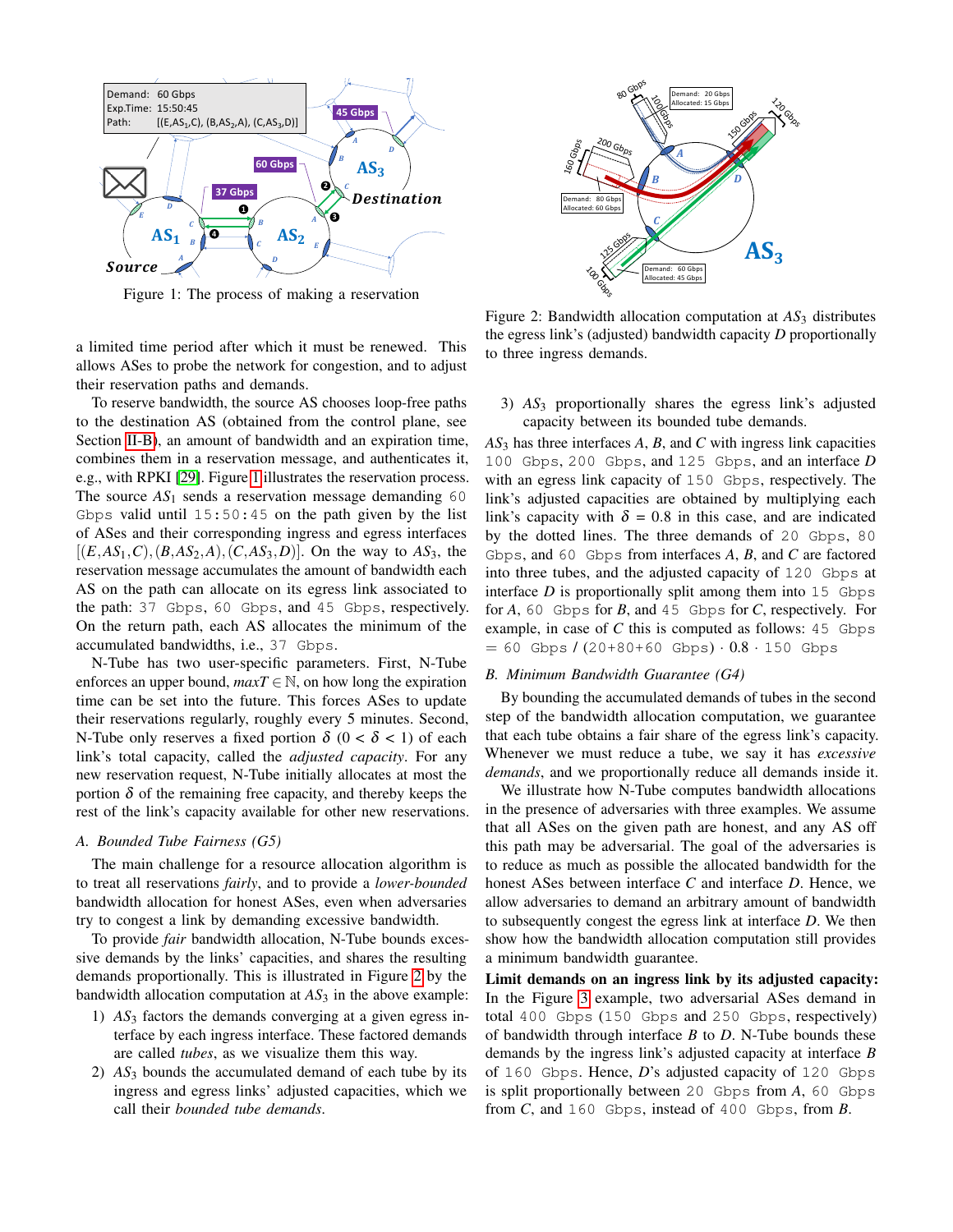<span id="page-4-0"></span>

Figure 3: Limit demands on the ingress interface.

Limit each AS's demands by the egress link's capacity: In Figure [4,](#page-4-1) an adversarial AS demands in total 200 Gbps to interface *D*: 80 Gbps and 120 Gbps through interfaces *A* and *B*, respectively. However, since its combined demand of 200 Gbps exceeds the egress link's capacity, N-Tube reduces both demands proportionally by a *scaling factor*. The scaling factor is the ratio of the egress link's adjusted capacity to the total adjusted demand of the adversarial AS, i.e., 120/200 = 0.6. This results in the *reduced demands* of 48 Gbps  $(= 0.6 \cdot 80$  Gbps) and 72 Gbps  $(= 0.6 \cdot 120$  Gbps) from interfaces *A* and *B*, respectively. Note that, in this case, each AS must keep per-source AS state, i.e., how much bandwidth each source AS has reserved through this AS. This is feasible since the number of ASes in a network is much smaller than the number of flows. Hence, *D*'s adjusted capacity of 120 Gbps is split proportionally between 60 Gbps from interface  $C$ , and the reduced demands of  $48$  Gbps and  $72$ Gbps, from interfaces *A* and *B*. The computed allocations are therefore 40 Gbps, 32 Gbps, and 48 Gbps, respectively.

<span id="page-4-1"></span>

Figure 4: Limit demands on the egress interface.

 $120$ Worst case, minimum bandwidth guarantees: In Figure [5,](#page-4-2)  $\frac{1}{12}$ all off-path ASes are adversarial, demanding as much as they can on all the ingress links, i.e., a maximum of 80 Gbps on interface *A* and 160 Gbps (40 Gbps and 120 Gbps, respectively) on interface *B*. This represents a worstcase attack: even when more adversarial ASes are present, their bandwidth demands will be adjusted, and thus limited as described in the two previous examples. The interface *D*'s adjusted capacity of 120 Gbps is split proportionally between

the bounded demands of 80 Gbps from *A* and 160 Gbps from *B*, and benign demand of 60 Gbps from *C*. Hence, this benign demand cannot be reduced to less than 24 Gbps by any amount of external demands. This provides the minimum bandwidth guarantee for the honest reservation at *AS*3.

<span id="page-4-2"></span>

Figure 5: Worst-case minimum bandwidth guarantee.

 $120/30 = 46.5 \pm 1.4$ Global lower bound: By applying the idea from the previous example, we can provide a *local lower bound llb*3 for the proportion of *D*'s adjusted link capacity that can be allocated to the benign demand. In the worst case, all tubes have excessive demands at interface  $D$ . Then  $llb<sub>3</sub>$  is given as the ratio of the benign demand of 60 Gbps and the accumulated adjusted capacities of all ingress links, i.e.,  $llb_3 = 0.17 \approx$ 60 Gbps/(100+160+80 Gbps). Likewise, we can compute  $llb_1$  and  $llb_2$  with respect to  $AS_1$  and  $AS_2$ 's ingress links' capacities. Note that these local lower bounds do not depends on the adversarial demands.

The *request ratio reqRatio*<sub>0</sub> at the source  $AS_1$  is defined as the ratio of the benign demand of 60 Gbps and the total demand of reservations starting at interface *E* of *AS*<sup>1</sup> (see Figure [1\)](#page-3-0). The global lower bound *glb* for the bandwidth that can be allocated to the honest demand is derived as

$$
glb = \text{reqRatio}_0 \cdot llb_1 \cdot llb_2 \cdot llb_3 \cdot 120 \text{ Gbps.}
$$

Note that *glb* only depends on the request ratio at the (honest) source and the capacities of the on-path ASes' ingress links. The request ratio is bounded by the number of reservations the source  $AS_1$  starts at its interface  $E$ , i.e., under its own control, and is not influenced by (malicious) reservations (see [\[27,](#page-14-16) Appendix C] for details). This is, intuitively, why N-Tube's bandwidth allocation computation provides (G4). Furthermore, the computation splits the adjusted link's capacity proportionally between the non-excessive demands. This illustrates, informally, that N-Tube provides (G5) for each link.

#### *C. Stability (G3)*

N-Tube's upper bound *maxT* on the expiration time forces ASes to renew their reservations regularly. This allows N-Tube to stabilize the allocations in a predictable time period *stabT* of constant demands after a burst in demands. The time period *stabT* needed to stabilize demands can be shown to be the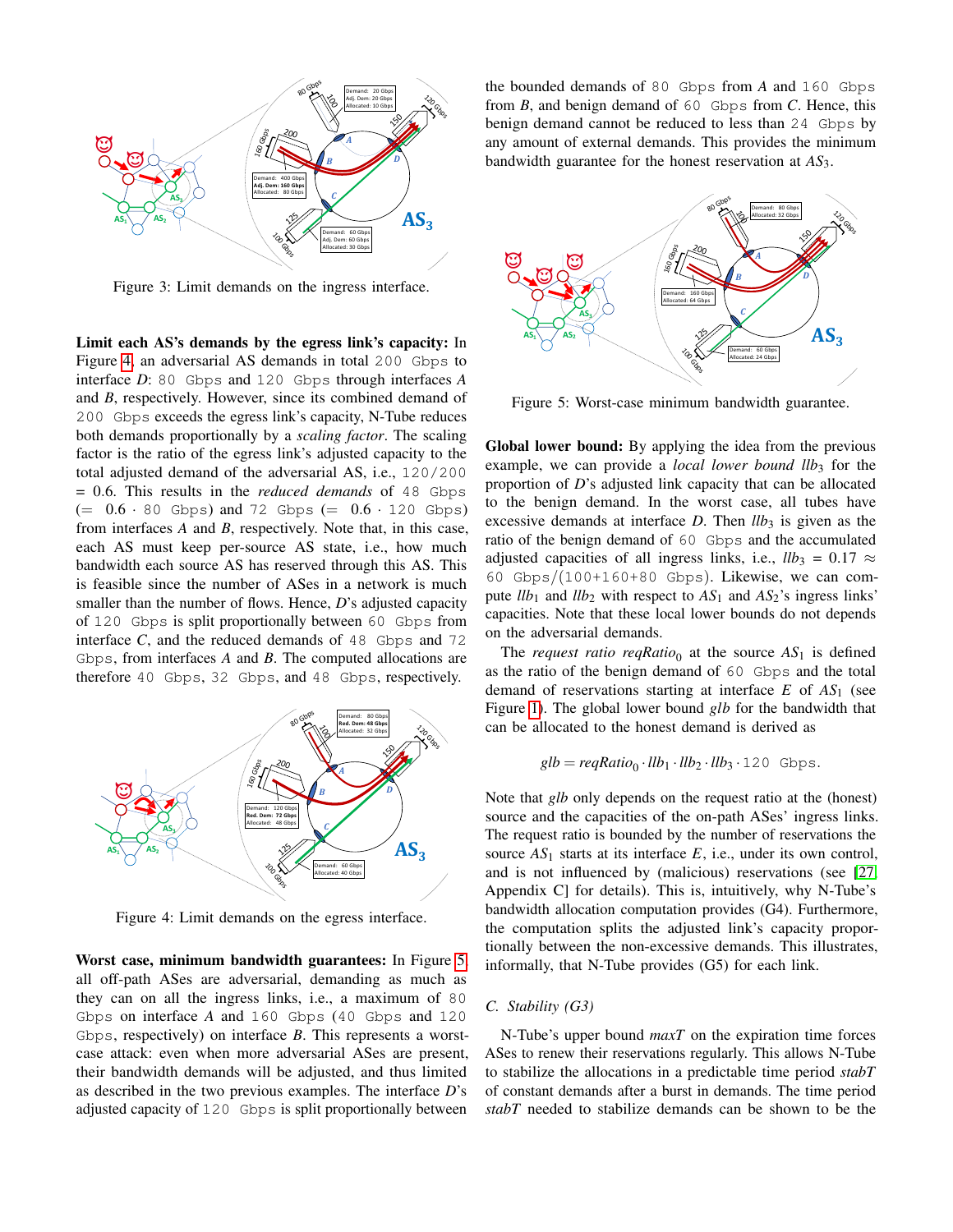product of *maxT* and the length of the longest reserved path  $\hat{p}$  in the network, i.e.,

$$
stabT = length(\hat{p}) \cdot maxT.
$$

Intuitively, the bandwidth computation at the first AS only depends on requested demand at that AS and the constant bandwidth allocations are then successively propagated to all ASes on the path at each renewal of the reservation. This provides an informal argument that N-Tube achieves the *stability* property (G3).

We will show that, after the entire network stabilizes, N-Tube's bandwidth allocations also satisfy *bounded tube fairness* (G5).

## *D. Immutability (G2) and Availability (G1)*

By reserving only a fraction  $\delta$  of the available bandwidth, N-Tube can always provide a positive (but possibly small) amount of bandwidth for a new reservation. This ensures *availability* (G1). Unused bandwidth capacities can be used for best-effort traffic. N-Tube does not change established reservations until they either expire or are explicitly deleted by the source (see Section [IV\)](#page-5-0). This yields *immutability* (G2).

#### <span id="page-5-1"></span>*E. Preventing Link Flooding Attacks*

Fairness notions like per-source or per-destination fairness would lead to bandwidth slices of size  $\mathcal{O}(1/N)$  in the worst case, where *N* denotes the number of end hosts (in the billions), i.e., in today's Internet  $N \sim 10^{10}$ . Even worse, in today's Internet, per-flow fairness allows adversarial hosts to request arbitrarily many flows which squeezes bandwidth slices of honest hosts even further. Specific examples of such an attack are Coremelt [\[2\]](#page-13-1) and Crossfire [\[1\]](#page-13-0). In Coremelt, *M* bots can reduce bandwidth slices to  $\mathcal{O}(1/(M \cdot P))$  by contacting *P* destination servers. In Crossfire, attacks can reduce bandwidth to  $\mathcal{O}(1/M^2)$ , where modern botnets contain millions of infected end hosts, i.e.,  $M \sim 10^7$ .

In the context of N-Tube, however, end-hosts are restricted to the bandwidth slices that their edge AS reserves for them. Hence, in attacks like Coremelt and Crossfire, infected endhosts flooding single Internet links with data traffic are detected by the enforcement mechanism, as described in Section II.B, and are blocked at their edge AS or the next honest neighboring AS. This renders these two attacks ineffective.

A related adaptation of link flooding attacks like Coremelt and Crossfire to the context of N-Tube are colluding malicious ASes that demand excessive amounts of bandwidth to maximally congest a single link in the network. However, this is prevented by the virtue of properties (G1-G5), providing minimum bandwidth guarantees to honest ASes as described in Section [III-B.](#page-3-2) In the worst case, when thousands of malicious ASes, i.e.,  $n \sim 10^4$ , collude to ask for excessive demands on an honest path in the network, bandwidth slices are reduced to  $\mathcal{O}(1/n)$ . Note that this bound can be further improved when honest source ASes reserve the whole path instead of an intermediate segment (see [\[27,](#page-14-16) Appendix C] for details).

In another adaptation of these attacks, malicious ASes flood the control plane with reservation requests hindering honest ASes from making their reservations. However, this can be easily prevented as described in assumption E2 in Section [II-B](#page-2-1) and is therefore not considered in this work.

## IV. ALGORITHM DETAILS

<span id="page-5-0"></span>In this section, we first introduce formal preliminaries and then define the network model, messages, reservation maps, and N-Tube's message processing. We then specify the bandwidth allocation computation and its local properties. Finally, we present our LTS formalization of N-Tube. For full model details, see [\[27,](#page-14-16) Appendix D].

#### *A. Notation*

Let  $1 = \{\perp\}$  denote the unit set,  $\mathbb{B} = \{\text{TRUE}, \text{FALSE}\}\$  the booleans, N the natural numbers, and  $\mathbb{R}^+_0$  the non-negative real numbers. For  $a \leq b$ , open and closed intervals are denoted by  $|a;b|$  and  $|a;b|$ .

Given two sets *A* and *B*, we denote the *function space* with *domain A* and *co-domain B* by  $A \rightarrow B$ , their *product* by  $A \times B$ , and their *disjoint sum* by  $A + B$ . We define partial functions  $A \rightarrow B = A \rightarrow B_{\perp}$  with  $B_{\perp} = B + 1$ , the *support* of a partial function *g* by  $supp(g) = \{a \in A \mid g(a) \neq \bot\}$ , and its *range* by  $\text{rng}(g) = \{b \in B \mid \exists a \in A \colon g(a) = b\}.$  We denote partial functions with finite support by  $A \rightharpoonup_{\text{fin}} B$  and the undefined function with empty support by  $\emptyset$ . The updated function *f*( $x \mapsto y$ ) is defined by  $f(x \mapsto y)(x) = y$  and  $f(x \mapsto y)(x') = 0$  $f(x')$  for all  $x' \neq x$ . A *record type* is a product type with named projections, e.g.,  $point = \{ x \in \mathbb{N} : y \in \mathbb{N} \}$  with elements like  $p = (x = 1; y = 2)$  and fields *p.x* and *p.y.* The term  $p(x := 3)$ denotes the updated point  $\int x = 3; y = 2$ . The inductive set of *lists* over *A*, denoted by [*A*], is constructed from the empty list *nil* and the operation  $a \# l$ , which prepends an element  $a \in A$ to a list *l* ∈ [*A*]. We write, e.g.,  $[1, 2, 3]$  $[1, 2, 3]$  $[1, 2, 3]$ <sup>1</sup> for the list 1#2#3#*nil*, and *l*[*n*] to retrieve the *n*th element of the list *l*, counting from 0. For a set *A* we write  $\mathbb{P}(A)$  for its *power set*,  $\mathbb{P}_{fin}(A)$  for the set of its finite subsets, and |*A*| for its *cardinality*.

The functions min and max respectively yield the minimum and maximum element of a non-empty finite set of numbers, and  $+\infty$  and 0 for the empty set. We extend them to tuples, lists, and records of numbers (by taking the set of their components), and to partial functions with finite support and numerical codomain (by taking the range).

#### *B. Network and Messages*

Network. We model the *network* as a weighted, directed graph  $(N, E, cap)$ , for which we give a simplified definition:

- The nodes *N* are given by the set  $V \times I$ , where *V* is a finite set of vertices (ASes), and *I* provides a set of identifiers for interfaces inside of each AS.
- The finite set of directed edges  $E \subseteq N \times N$  represents the physical *links* between ASes. Given a link  $((u, e), (v, i)) \in$ *E*, we call *e* its *egress* interface at AS *u* and *i* its *ingress*

<span id="page-5-2"></span><sup>1</sup>Note the syntactic difference between the closed interval  $[1;3]$ , the pair  $(1,3)$ , and the two-element list  $[1,3]$ .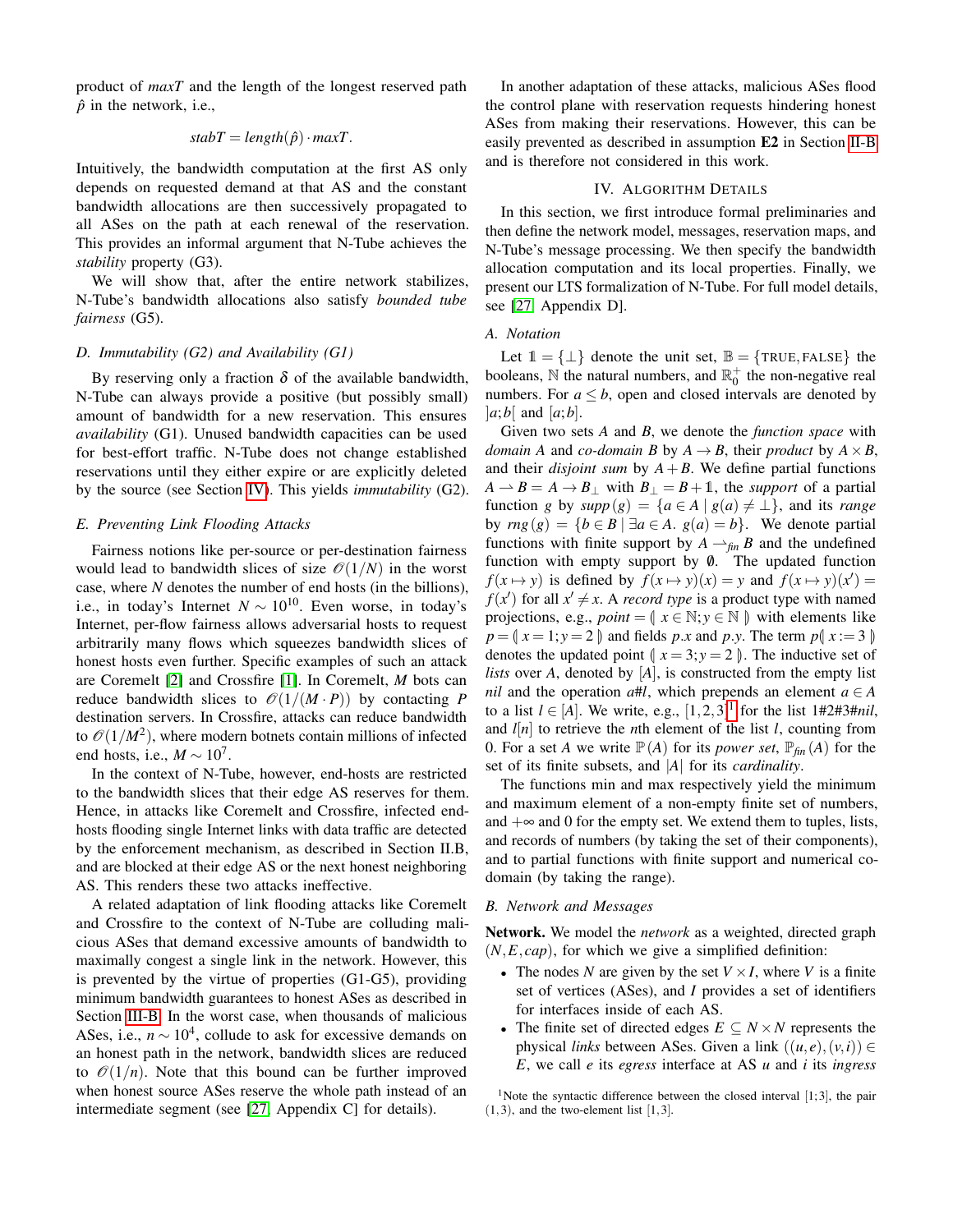<span id="page-6-0"></span>

Figure 6: The message *m* is processed along *p* by the events described in Section [IV-E2.](#page-9-1)

interface at AS *v*, respectively. We assume that at any AS interface there is either exactly one *ingress* and one *egress* link or no link at all.

• The *capacity* of each link is given by the non-negative real-valued function  $cap: E \to \mathbb{R}_0^+$ . Since a link  $l =$  $((u, e), (v, i))$  is uniquely defined by  $(u, e)$  (and  $(v, i)$ ), we identify  $cap(l)$  with  $cap(u, e)$  (and  $cap(v, i)$ ).

We define the type of *paths*  $\mathscr P$  as lists of records with ingress interface *inI*, AS identifier *as*, and egress interface *egI*:

$$
\mathscr{P} = \Big[ \langle \text{ in } I \in I; as \in V; egI \in I \rangle \Big].
$$

Given a network, we call a path  $p \in \mathcal{P}$  *valid*, if (i) it is nonempty, (ii) each edge corresponding to *p*'s ingress and egress interfaces is an inter-AS link, i.e., it starts and ends in distinct ASes, and (iii) its set of links is *connected* and *directed*, i.e., the edges connect the ASes in  $p$ , and they all point in the same direction, and (iv) it is *loop-free*, i.e., each AS occurs at most once on the path.

In what follows, we denote the elements of sets *V* and *I* with lowercase letters: for *V* we use the letters *s*, *x*, *v*, and *z*, for ingress interfaces  $i$  and  $i'$ , and for egress interfaces  $e$  and e<sup>'</sup>. We also write the ingress interface as subscripts and the egress interface as superscripts to the AS identifier, e.g.,  $x_i^e$ .

Messages. There are two types of messages: *reservation* and *deletion messages*. The message fields identify the reservation, state how the message should be routed through the network, how much bandwidth should be reserved, and until when the reservation should be valid. We introduce the fields of a reservation message *m* in Figure [6:](#page-6-0)

• The source  $s \in V$  of the path (see below) can choose any reservation ID  $id \in \mathbb{N}$  (= 22). The pair  $(s, 22)$  of source identifier and reservation ID uniquely determines a reservation in the network. Furthermore, the source provides an index *idx* (= 5) indicating which version of the reservation the messages refers to. Version indices are used to update existing reservations (explained later).

- The field  $path \in \mathcal{P}$  (= p) provides the path, and the field *ptr*  $\in \mathbb{N}$  (= 4) provides the pointer to the AS ( $p[4]$ .*as* = *z*) where the message is currently processed. The fields *first*  $\in \mathbb{N}$  (= 2) and *last*  $\in \mathbb{N}$  (= 4) refer to the first and last AS on *p*, respectively.
- The minimum  $minBW \in \mathbb{R}^+_0$  (= 10 GB/sec) and maximum bandwidth  $maxBW \in \mathbb{R}_0^+$  (= 50 GB/sec) state the range of bandwidth the source AS would like to reserve. Hereby, *maxBW* states the source's *demand* in the reservation request. In case the source's demand cannot be provided on *p*, *minBW* states the *minimal* amount of bandwidth the source is willing to accept as a reservation.
- The expiration time  $expT \in \mathbb{N}$  (= 16:45:30) indicates when the reservation expires and must be deleted by the ASes on the path *p*.
- The list of bandwidth values  $accBW \in [\int avBW, idBW \in$  $\mathbb{R}^+_0$  | indicates the *available* and *ideal* bandwidth the **provisions** ASes (*v*, and *w*, in the example) were able to previous ASes (*v* and *w* in the example) were able to provide, as explained in Section [IV-D.](#page-7-0)

The functions *src*, *first*, *cur*, and *sgmt* on valid messages extract from *m*.*path* the *source AS*, the *first AS*, the *current* AS with its ingress and egress interfaces, and the *set of ASes between first and last* (including the endpoints), respectively. In the example of Figure [6](#page-6-0)  $src(m) = s$ ,  $first(m) = v$ ,  $cur(m) = z_A^C$ , and  $sgmt(m) = \{v, w, z\}$ . In a deletion message, the fields *first*, *last*, *minBW*, *maxBW*, *expT*, and *accBW* are omitted.

The type of *messages*  $M = M_R + M_D$  is the disjoint sum of *reservation messages* M*<sup>R</sup>* and *deletion messages* M*D*. A message *m* is *valid*, if *m*.*path* is a valid path, and for its pointers it holds that  $0 \leq ptr$ , *first*, *last*  $\leq$  *length*(*m.path*) and *first* < *last*. The bandwidth range must be a non-empty interval, i.e., 0  $\leq m \cdot minBW \leq m \cdot maxBW$  and  $m \cdot maxBW > 0$ , and thus only non-zero bandwidth allocations are allowed.

## <span id="page-6-1"></span>*C. Message Processing*

Reservation Maps. Each AS maintains its own reservation map where all currently valid reservations with a path traversing this AS are stored. A reservation map is a partial function that maps a source and a reservation ID to a record containing the following fields: the reservation's *path*, the pointers *ptr*, *first* and *last*, and a *version map vrs*. For example, in the reservation map *resM<sup>z</sup>* of AS *z*, the entry *rs* corresponding to message *m* from Figure [6](#page-6-0) is

$$
resM_z(s, 22) =
$$
  
\n
$$
\text{(path = p;ptr = 4;first = 2; last = 4; vrs = verM ).}
$$

N-Tube allows source ASes to flexibly update their reservations multiple times before they expire, and therefore stores different versions of each reservation in the *version map vrs*.

A version map is a partial function that maps each reservation index to a record containing the following fields: the minimal bandwidth *minBW*, the maximal bandwidth *maxBW*, the ideal bandwidth *idBW* computed by the previous AS on *p*, the expiration time *expT* given by *m*, and the reserved bandwidth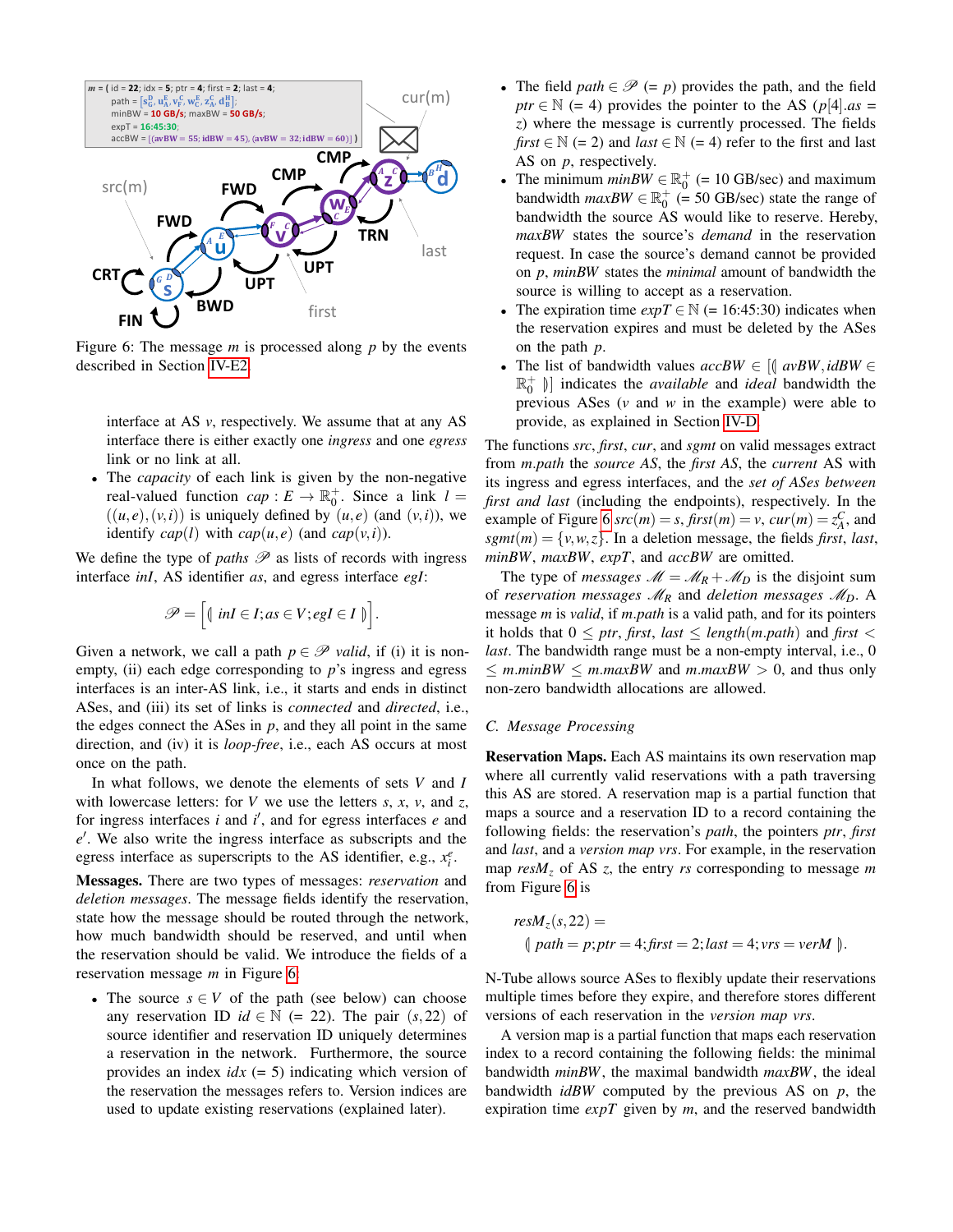*resBW* determined by N-Tube. We call the reservation's entries in the version map its *versions*, e.g., for *m*

$$
verM(5) = \langle \nminBW = 10 \text{ GB/s}; \nmaxBW = 50 \text{ GB/s}; \nidBW = 60 \text{ GB/s}; \nresBW = 32 \text{ GB/s}; \nexpT = 16:45:30 \rangle.
$$

A version *vr* is *currently valid* at time *t*, written *cvalid*(*vr*,*t*), if it is *successful*, i.e.,  $vr.minBW \leq vr.resBW$  and *not expired*, i.e.,  $vr.expT \geq t$ . The reservation's bandwidth *demand* and *allocation*, *demBW* and *allocBW*, are defined as the maximum of its currently valid versions' *maxBW* and *resBW*, respectively.

$$
demBW(rs, t) = \max_{vr \in rng(rs, vrs)} \{vr.maxBW \mid cvalid(vr, t)\}
$$
  
allocBW(rs, t) = 
$$
\max_{vr \in rng(rs, vrs)} \{vr.resBW \mid cvalid(vr, t)\}
$$

The maximum is taken as the source can send traffic using any existing version of its reservations. In this way, sufficient bandwidth is guaranteed to be available in the worst case.

Reservation Process. N-Tube processes a reservation message depending on its direction and position on the path. As shown in Figure [6,](#page-6-0) suppose that AS *s* intends to make a new reservation *id* on a path *p*. It then creates (CRT) a reservation message *m* containing *p* in its *path* field. The ASes located before *first* on *p* just forward (FWD) the message along *p* by increasing *m*'s *ptr* field. If *m* reaches the ASes between *first* and *last*, each AS *x* computes (CMP) *m* by:

- 1) checking that  $resM_x$  does not contain a reservation at  $(s, id)$ , or there is a reservation at  $(s, id)$  for the same path with no valid version map entry at *idx*,
- 2) computing how much bandwidth is *available* at *x* and how much *x* can *ideally* provide for the reservation (see Section [IV-D](#page-7-0) for the details of the computation),
- 3) updating  $m$  to a new message  $m'$  by appending the computed results to *accBW* and by incrementing *ptr*,
- 4) sending  $m'$  to the next AS on the path  $p$ , and
- 5) adding a new version at index *idx* of the reservation identified by  $(s, id)$  in  $resM_x$ .

After the last AS *z* (indicated by pointer *last*) on the path has processed *m*, it returns (TRN) the message *m'*. During the backward traversal, each AS on the path extracts how much bandwidth *finBW* could be reserved on the entire path by taking the minimum of *maxBW* and *accBW*, i.e., what have been computed in the forward traversal

$$
finBW(m) = min(m.maxBW, min(m.accBW)).
$$

Analogously to the forward traversal updates, an AS updates (UPT) its reservation map according to the same two cases: (i) the reservation was successful, i.e.,  $m.minBW \leq finBW$ , and each AS on the path updates the reserved bandwidth of the corresponding version in its reservation map to *finBW*, or (ii) there was not enough bandwidth available on the path, i.e.,  $m.minBW$  >  $finBW$ , and each AS deletes the corresponding version from its reservation map. The ASes between *first* and source AS *s* simply send the message backwards (BWD) without processing it until *s* finally receives it (FIN).

Renewal and Deletion. If *s* intends to *renew* one of its reservations, it sends a new reservation message *m*, containing an updated bandwidth range and expiration time, along the previous path *p*. To delete a reservation's version, a source AS sends a *deletion* message along the corresponding path.

## <span id="page-7-0"></span>*D. Fair Bandwidth Allocation*

The heart of the N-Tube algorithm is its bandwidth allocation computation. We assume that a *valid* reservation message *m* was sent by its source AS *s* and arrives at an AS *x* lying between *first* and *last* on *m*'s path at the current time *t*. First, N-Tube derives its source  $s (= src(m))$  and its current AS, ingress, and egress interfaces  $x_i^e$  (=  $cur(m)$ ). Given *m* and  $resM<sub>x</sub>$ , the bandwidth allocation computation determines:

- the *available* bandwidth, i.e., how much bandwidth remains on the link at the egress interface *e*, and
- the *ideal* bandwidth, i.e., how much bandwidth is allocated to *s* with respect to all active reservations in  $resM_x$  between interfaces *i* and *e*.

The corresponding functions *avail* and *ideal* are defined below. To simplify notation, we fix the message *m* and its elements *s*, *id*, *x*, *i*, and *e*, and omit *resM<sub>x</sub>*, *t*, and the parameter  $\delta$ as arguments. The functions *resSr*, *resEg*, and *resIn* extract a reservation's source AS and the current AS' egress and ingress interfaces, respectively. For full details, see [\[27,](#page-14-16) Appendix D5].

*1) Available Bandwidth Computation:* Given the message *m*, the function *avail* computes how much bandwidth is *available* on the link at the egress interface *e* of AS *x*

$$
avail(e) = \delta \cdot \left( cap(x, e) - \sum_{\substack{r' \in rng(resM_x):} allocBW(r')} \right).
$$

It subtracts the aggregated *allocated bandwidth* of all currently valid reservations with egress interface *e* from the link's total capacity  $cap(x, e)$ , and multiplies the result with the parameter  $0 < \delta < 1$ . The factor  $\delta$  guarantees available bandwidth for subsequent reservations.

*2) Limiting Excessive Demands:* To avoid that *s* reserves more bandwidth in one request than physically available, N-Tube limits the bandwidth demand *demBW*(*r*) of a reservation *r* by the ingress and egress links' adjusted capacities. The resulting *requested demand* of a reservation *r* is defined by

$$
reqDem(r) = min\{\delta cap(x, i), \delta cap(x, e), \text{demBW}(r)\}.
$$

As illustrated in Section [III,](#page-2-0) a source's aggregated demands at a given link may exceed the link's capacity, even if none of its individual requests does. We now formally define the notion of a source having excessive demands on a link, and of an adjusted version of the requested demand, *adjReqDem*, to account for such demands.

The *egress demand* of *s* on *e* is defined as the aggregate over its *requested demands* with *e*

$$
egDem(s, e) = \sum_{\substack{r' \in rng(resM_x): \\ resSr(r') = s}} regDem(r').
$$

We analogously define the *ingress demand* on interface *i*.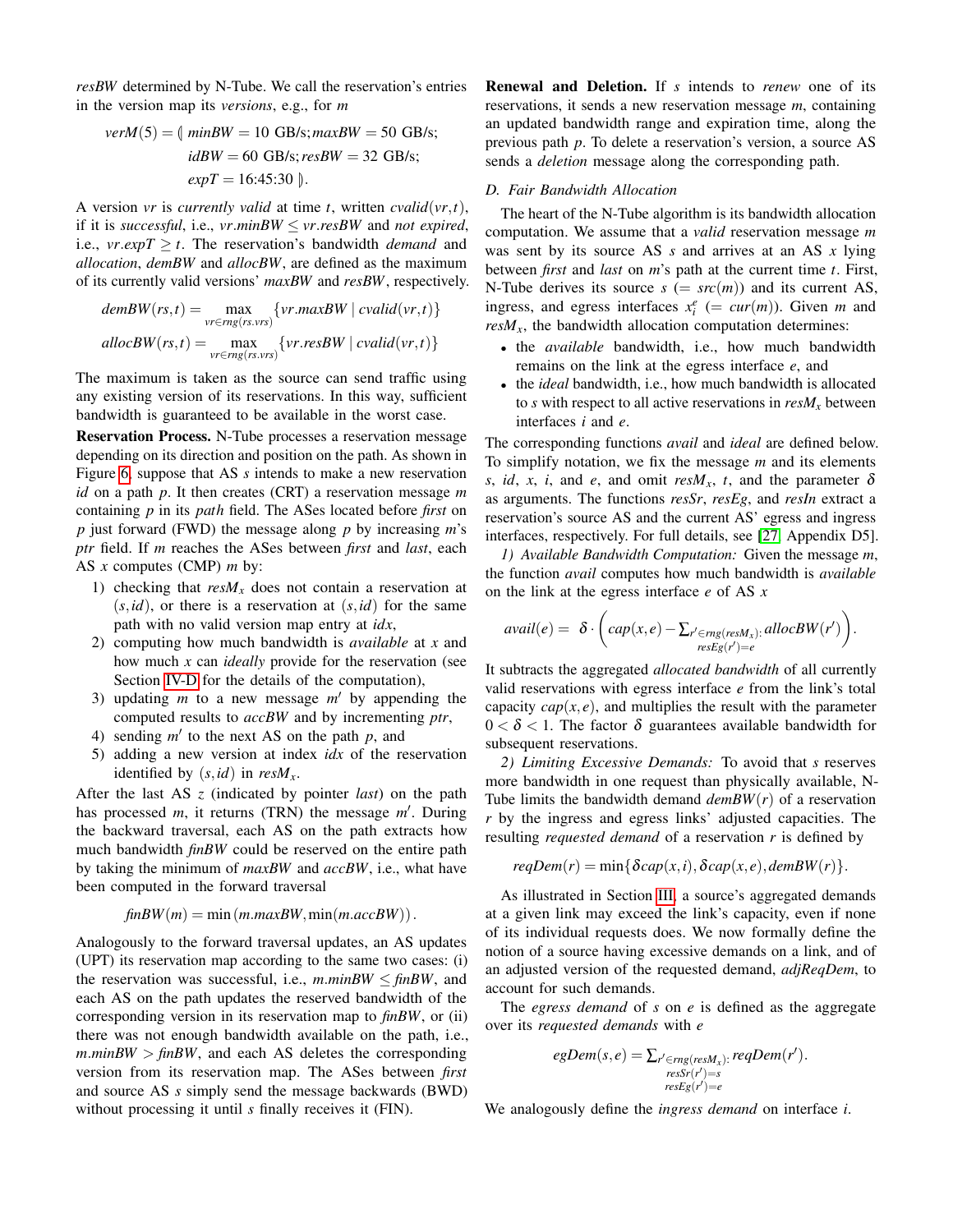Definition 1 (Excessive Demands). We say an AS *s has excessive demands on the egress link e, if*  $e^{i\theta}$  *<i>egDem*(*s, e*) > δ*cap*(*x*, *e*). Otherwise, we say *s has moderate demands on e*. We call an egress link *e congested* if  $egDem(s', e) > cap(x, e)$ . Analogous definitions apply to ingress links.

To account for the case where *s* has excessive demands on the egress link *e*, we adjust the requested demand of a reservation *r* by multiplying it with the minimum of the corresponding ingress and egress *scaling factors*, yielding the *adjusted requested demand*:

$$
adjRegDem(r) =
$$
  
min{*inScalFctr(s,i)*, *egScalFctr(s,e)*} · *regDem(r, i, e)*.

with *s*, *i*, and *e* the corresponding source AS, ingress and egress interface of *r*, respectively. We compute for source AS *s* the *egress scaling factor* on the egress link *e* as the source's proportion of the total *egress demand* bounded by the egress link's capacity, given by

$$
egScalFctr(s,e) = \frac{\min\{\delta cap(x,e), egDem(s,e)\}}{egDem(s,e)}.
$$

We analogously define the source's *ingress scaling factor*.

*3) Ideal Bandwidth Computation:* Given a message *m* with  $x_e^i$  on its path, the function *ideal* computes how the adjusted capacity  $\delta \cdot cap(x, e)$  of the egress link *e* is shared in a so-called *bounded tube fair* manner among all existing reservations (in  $resM_x$ ) with the same egress link *e*:

$$
ideal(s, id, i, e) =
$$
  

$$
reqRatio(s, id, i, e) \cdot tubeRatio(i, e) \cdot \delta \cdot cap(x, e).
$$

This (1) proportionally splits the egress link's adjusted capacity between all ingress links by multiplying it with *tubeRatio*, and (2) further splits the result proportionally between all reservations from *i* to *e* by multiplying it with *reqRatio*.

We define these two ratios in the following.

Tube Ratio: The *tube ratio* between an ingress interface *i* and an egress interface *e* is computed as the ratio of the *bounded tube demand* between *i* and *e*, given by  $\min\{cap(x, i), \text{tubeDem}(i, e)\}\$ , and the aggregated bounded tube demands at *e*

$$
tubeRatio(i, e) = \frac{\min\{\delta cap(x, i), tube Dem(i, e)\}}{\sum_{i' \in I} \min\{\delta cap(x, i'), tubeDem(i', e)\}}.
$$

Taking the minimum with respect to the corresponding ingress link's capacity guarantees that its respective portion of the tube demand compared to the other ingress links' tube demands is always bounded. This prevents the reserved bandwidth for other ingress links from being reduced ad infinitum.

The *tube demand* between an ingress interface *i* and an egress interface *e* aggregates their *adjusted requested demands*

$$
tubeDem(i, e) = \sum_{r' \in rng(resM_x):} {adjRegDem(r')}.
$$
  

$$
resE_g(r') = i
$$
  

$$
resE_g(r') = e
$$

Request Ratio: The *request ratio* of a reservation (*s*,*id*) between *i* and *e* is the ratio between its *adjusted ideal bandwidth* *demand* (provided by the predecessor on the reservation's path) and the *transit demand* at *i*:

$$
reqRatio(s, id, i, e) = \frac{adjld Dem(s, id, i, e)}{transit Dem(i)}
$$

.

The function *adjIdDem* is defined similarly to *adjReqDem* but for the previously computed ideal bandwidth, and *transitDem* is the aggregation of all *adjIdDem*'s at ingress interface *i*.

## <span id="page-8-0"></span>*E. Formalizing N-Tube*

We formalize N-Tube using labeled transition systems, as this is a widely known model that is well-suited for handwritten proofs. For our statistical analysis of N-Tube, we will transform these models into probabilistic rewrite systems and analyze them using Maude [\[26\]](#page-14-15) (Section [VI\)](#page-10-0).

A *labeled transition system* (LTS)  $\mathfrak{T} = (\Sigma, \Sigma_0, \Lambda, \Delta)$  consists of a state space  $\Sigma$ , a set of initial states  $\Sigma_0 \subseteq \Sigma$ , a set of labels Λ, also called *events*, and a (labeled) transition relation  $\Delta \in \Lambda \to \mathbb{P}(\Sigma \times \Sigma)$ . *Executions* of  $\mathfrak T$  are functions of type  $\mathfrak{E} = \mathbb{N} \to \Sigma \times \Lambda$  such that any  $\pi = \{(\sigma_n, \lambda_n)\}_{n \in \mathbb{N}} \in \mathfrak{E}$  starts in an initial state, i.e.,  $\sigma_0 \in \Sigma_0$ , and progresses according to the transition relation  $\Delta$ , i.e., for all  $n \in \mathbb{N}$ ,  $(\sigma_n, \sigma_{n+1}) \in \Delta(\lambda_n)$ .

To specify concrete models, we often use Λ-indexed families of *guards*  $G_{\lambda} : \Sigma \to \mathbb{B}$  and *update* functions  $U_{\lambda} : \Sigma \to \Sigma$ . The induced transition relation is

$$
\Delta(\lambda)=\{(\sigma,\sigma')\ |\ G_\lambda(\sigma)\wedge\sigma'=U_\lambda(\sigma)\}.
$$

The relation  $\sigma' = U_{\lambda}(\sigma)$  is called the *action* of the event. For example, in the domain of banking, an event to withdraw an amount *a* of money from an account is specified by  $$ this case, any state (record) field *f* that is not updated is implicitly left unchanged, e.g.,  $\sigma'$ . $f = \sigma$ .*f*.

We fix the environment: a network graph  $(N, E, cap)$  as in Section [IV,](#page-5-0) a partition  $V = H + M$  (with *H* and *M* the sets of honest and malicious ASes), and the fraction  $0 < \delta < 1$  of the link's adjusted capacity. We model the behaviors of both honest and malicious ASes (see [\[27,](#page-14-16) Appendix D] for full details).

*1) States:* We define the set of *states* Σ as the record

$$
\Sigma = \{ \text{ time } \in \mathbb{N}; \text{ but } \in \text{Buff}; \text{ res } \in \text{ResMap}; \text{ kw1} \in \mathbb{P}(\mathcal{M}) \}.
$$

A *state*  $\sigma \in \Sigma$  describes a snapshot of the system at a given point in time, denoted by its *time* field. We assume discrete time is *loosely* synchronized between all ASes, i.e., compared to the minimal duration of reservations (on the order of minutes), the discrepancy of time measurements between AS (on the order of 100 ms) is negligible (cf. Assumption N3).

The field *buf* of type  $Buff = V \times I \rightarrow \mathbb{P}_{fin}(\mathcal{M})$  models network *buffers*, where  $buf(x,i)$  holds the set of messages arrived at interface  $i \in I$  of AS  $x \in V$ . The field *res* models all ASes' *reservation maps* as presented in Section [IV-C.](#page-6-1) Finally, the field *kwl* models the *attackers' knowledge*: the set of messages created, collected, and shared by all malicious ASes. This models the attackers' collusion (cf. Assumption A1).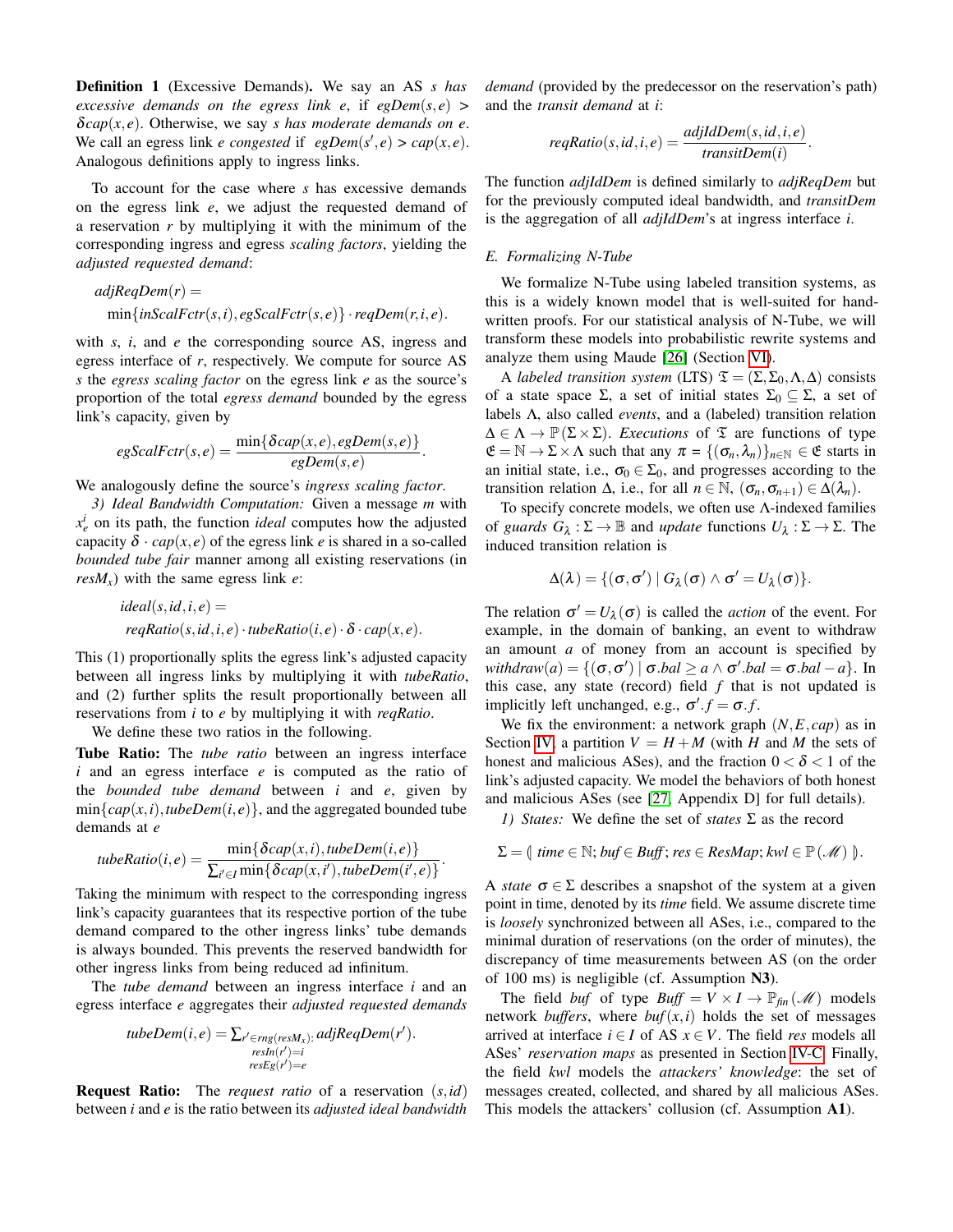<span id="page-9-1"></span>*2) Events:* The set of events Λ consists of system events and environment events. System events formalize the N-Tube algorithm: its *message processing* events and an internal event that *removes expired reservations* in each AS. There are different message processing events depending on a message's type, its location on the path, and the direction of the path traversal (cf. Figure [6\)](#page-6-0). This results in seven events describing reservation message processing, three handling deletion messages, and one for dropping messages. Three events model the environment: a *time progress* (clock tick) event and two events modeling the *attackers' capabilities*. Below, we present the attacker events and one representative message processing event.

Attacker Events. Malicious ASes can execute two events: (i) receive a message, partially modify it, and store the resulting message in the attackers' knowledge *kwl*; (ii) send a message in *kwl* to any neighbor AS in the network. Recall that *kwl* also includes any message in  $\mathcal M$  with a malicious source AS. We present these two events in turn. The collect event (i) is defined by

$$
CLT(m, m' \in \mathcal{M}, a \in M, i \in I) = \{(\sigma, \sigma') \mid
$$
  
- guards -  

$$
m \in \sigma.buf(a, i) \land m' \approx m \land
$$
  
- actions -  

$$
\sigma'.kwl = \sigma.kwl \cup \{m'\} \}.
$$

Here, an attacker  $a \in M$  receives a message *m* from his buffer  $buf(a,i)$  at interface *i*, possibly modifies it, and adds the resulting message to *kwl*. The equivalence relation  $m \approx m'$ expresses that  $m$  and  $m'$  coincide except on their mutable fields *ptr* and *accBW*. This prevents off-path attackers from spoofing reservation requests from other ASes. This event models Assumption A2 (i-ii). In an N-Tube implementation, the source AS would sign the immutable fields with its private key, while the mutable fields would remain unprotected.

In the attack event (ii), an attacker  $a$  can send any message *m* in *kwl* to any neighbor AS *v* by adding *m* to *v*'s buffer  $buf(v,i)$ . This event models Assumption A2 (iii).

$$
ATK(m \in \mathcal{M}, a \in M, v \in H, i, e \in I, t \in \mathbb{N}) = \{(\sigma, \sigma') \mid
$$
  
\n– guards –  
\n
$$
m \in \sigma. kwl \land ((a, e), (v, i)) \in E \land
$$
  
\n– actions –  
\n
$$
\sigma'.buf = \sigma.buf((v, i) \mapsto \sigma.buf(v, i) \cup \{m\} \}.
$$

These two events model powerful attack capabilities. Malicious ASes can anytime make arbitrary reservation requests from their own ASes, partially modify observed requests, replay old messages, and collude through out-of-band channels to share their knowledge and synchronize attacks. However, attackers cannot spoof messages from honest ASes, modify reservations stored in the reservation maps of honest ASes, or change the system's global time.

Message Processing Events. Here we show the definition of the compute event, which is the most representative message processing event:

$$
CMP(m, m' \in \mathcal{M}_R, v \in H, i \in I, t \in \mathbb{N}) = \{(\sigma, \sigma') \mid
$$
  
\n- quards -  
\n(1) m ∈ σ.buf(v, i) ∧ (2) σ. time = t ∧  
\n(3) PathCheck(m.path) ∧ (4) ResMsgCheck(m, σ. time) ∧  
\n(5) ResMapCheck(σ. res, m, v) ∧ (6) m.first ≤ m. prr < m. last ∧  
\n(7) m.path[m. prr].inI = i ∧ (8) m' = compute(m, σ. res) ∧  
\n- actions -  
\nσ'.res = save(v, σ. res, m') ∧

 $\sigma'$ .*buf* = *forward*(*v*,*i*,  $\sigma$ .*buf*,*m*,*m*<sup>'</sup>).

Upon receiving a reservation message *m* at interface *i* (first guard) at time *t* (second guard), AS *v* allocates bandwidth using the function *save* (first action), and forwards the modified reservation message m' using the function *forward* (second action). All unmentioned fields remain unchanged. Guards (3– 5) ensure that *m* is well-formed and compatible with existing reservations in *v*'s reservation map that corresponds to *m*. Guard (6) determines whether *v* is on the path segment, i.e., *m*'s pointer is between *first* and *last*. Guard (7) checks if *m* traverses the path in the forward direction, i.e., if the arrival interface *i* of AS *v* matches the corresponding ingress interface given on *m*'s path field. The last guard models the computation of the modified message m', using the function *compute* to update of received message *m*'s *accBW* field.

$$
compute(m \in \mathcal{M}_R, resM \in ResMap) =
$$
  
**let**  $newBW = \langle avBW := avail(m, resM) \rangle$   

$$
idBW := ideal(m, resM) \rangle
$$
  
**in**  $m \langle accBW := newBW \# m.accBW \rangle$ .

This function determines the available and ideal bandwidths that AS *v* can allocate using the functions *avail* and *ideal* from Section [IV.](#page-5-0) The results are appended to *m*'s *accBW* field.

#### V. PROPERTIES

<span id="page-9-0"></span>In this section, we first define the notions of valid executions, successful reservations, and constant demands, which are used to specify N-Tube's global properties (G1–G5). For the sake of readability, we give here a semi-formal versions of these definitions and we refer the reader to [\[27,](#page-14-16) Appendix E] for the full formal details and proofs.

**Definition 2** (Valid Executions). An execution  $\pi$  is valid if (i) time grows unboundedly on  $\pi$  and (ii) all messages in the buffers of honest ASes are processed in at most time *bufT*.

These assumptions are satisfied if all honest ASes run a fair scheduling algorithm (e.g., round-robin) to prevent message starvation and messages are dropped in case of buffer overflow. We will express N-Tube's properties as predicates over valid executions  $\pi = \{(\sigma_n, \lambda_n)\}_{n \in \mathbb{N}}$ .

Properties (G1) and (G2) assume that a *successful* reservation has been established by an honest source AS.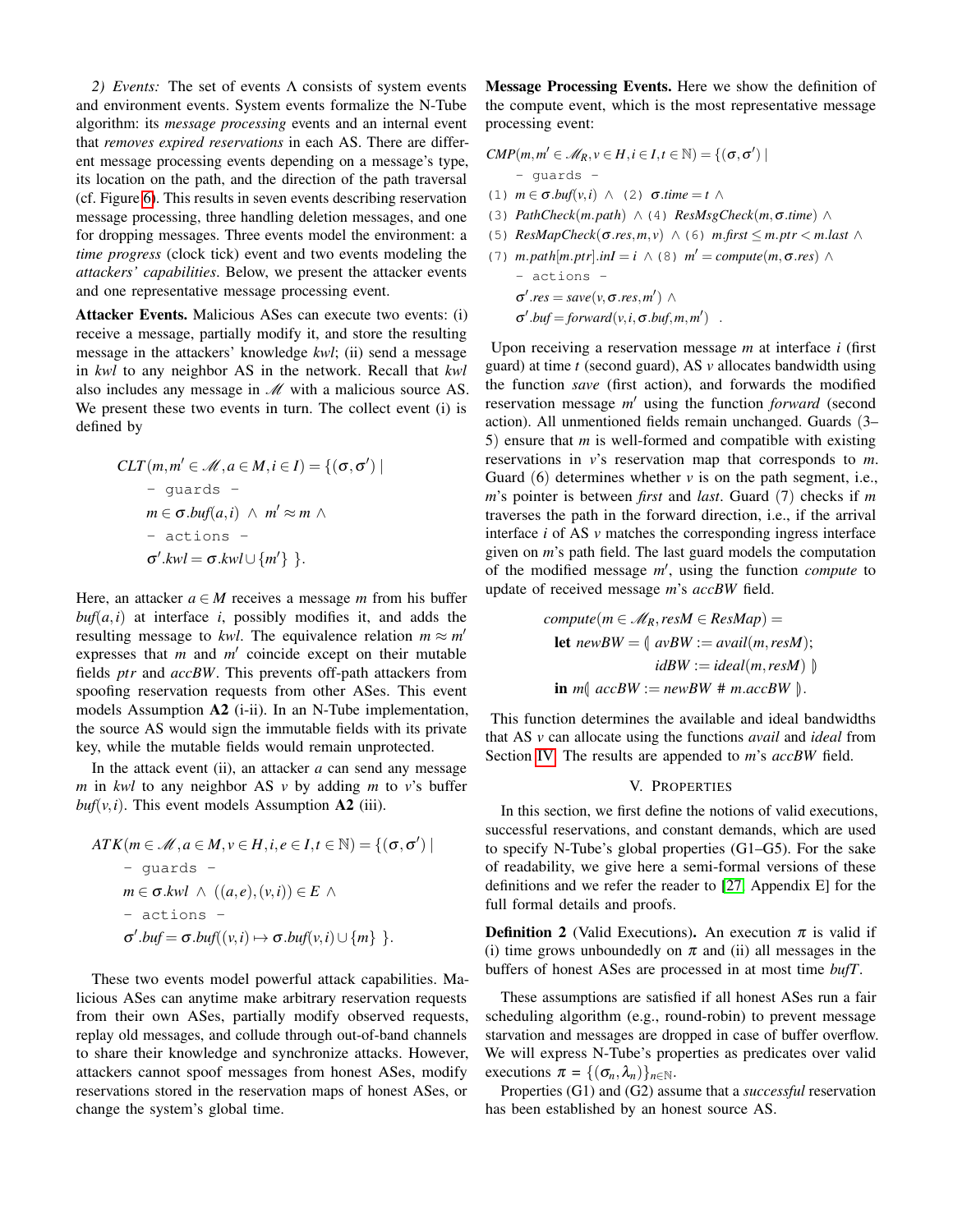<span id="page-10-1"></span>

| Property                                                                                                                                                                     | Formula                                                                                                                                                                                                                                                                                                                                                                                                         |
|------------------------------------------------------------------------------------------------------------------------------------------------------------------------------|-----------------------------------------------------------------------------------------------------------------------------------------------------------------------------------------------------------------------------------------------------------------------------------------------------------------------------------------------------------------------------------------------------------------|
| (G1) Availability: If an honest AS s makes a successful reservation                                                                                                          | $\forall m \in \mathcal{M}_R, s \in V, t \in \mathbb{N}, n \in \mathbb{N}, v \in sgnt(m).$                                                                                                                                                                                                                                                                                                                      |
| $m$ at time $t$ , then some non-zero bandwidth will be reserved on its                                                                                                       | $Succ(s,m,t) \wedge \sigma_n.time \in [t;m.expT]$                                                                                                                                                                                                                                                                                                                                                               |
| path until it expires.                                                                                                                                                       | $\Rightarrow$ $\sigma_n$ res <sub>v</sub> (s, m.id).vrs(m.idx).resBW > 0                                                                                                                                                                                                                                                                                                                                        |
| $(G2)$ Immutability: If an honest AS s makes a successful reservation                                                                                                        | $\forall m \in \mathcal{M}_R, s \in V, t \in \mathbb{N}, n, n' \in \mathbb{N}, v, v' \in sgnt(m).$                                                                                                                                                                                                                                                                                                              |
| $m$ at time $t$ , the reserved bandwidth stays the same for all ASes on                                                                                                      | $Succ(s, m, t) \wedge \sigma_n.time, \sigma_{n'}.time \in [t; m.expT]$                                                                                                                                                                                                                                                                                                                                          |
| its path until it expires.                                                                                                                                                   | $\Rightarrow$ $\sigma_n$ res <sub>v</sub> (s, m.id).vrs(m.idx).resBW = $\sigma_{n'}$ res <sub>v</sub> (s, m.id).vrs(m.idx).resBW                                                                                                                                                                                                                                                                                |
| (G3) Stability: If there are constant demands D between $t_0$ and $t_1$ ,<br>then all reservations allocate the same amount of bandwidth from<br>$t_0 + stabT$ until $t_1$ . | $\forall D \in \mathcal{D}, t_0, t_1 \in \mathbb{N}, n, n' \in \mathbb{N}, r, r' \in Res, v \in H, m \in rng(D)$ .<br>$Stab(D, t_0, t_1) \wedge \sigma_n.time, \sigma_{n'}.time \in  t_0 + stabT; t_1  \wedge$<br>$r = \sigma_n \cdot res_v(\mathit{src}(m), m.id) \wedge r' = \sigma_{n'} \cdot res_v(\mathit{src}(m), m.id)$<br>$\Rightarrow$ allocBW $(r, \sigma_n.time) =$ allocBW $(r', \sigma_{n'}.time)$ |
| (G4) Minimum Bandwidth Guarantee: For constant demands D                                                                                                                     | $\forall D \in \mathcal{D}, t_0, t_1 \in \mathbb{N}$ . Stab $(D, t_0, t_1)$                                                                                                                                                                                                                                                                                                                                     |
| between $t_0$ and $t_1$ and for any honest AS's successful reservation,                                                                                                      | $\Rightarrow \exists \tilde{n} \in \mathbb{N}$ . $\sigma_{\tilde{n}}$ .time = t <sub>0</sub> + stabT                                                                                                                                                                                                                                                                                                            |
| there is a lower bound on the allocated bandwidth that only depends                                                                                                          | $\land \forall m \in rng(D), s, f \in nodes(m). s = src(m) \land f = first(m) \land Succ(s, m, t_0)$                                                                                                                                                                                                                                                                                                            |
| on the request ratio on the first link, a factor G depending on the                                                                                                          | $\Rightarrow \exists G > 0$ . $\forall n > \tilde{n}, v \in sgnt(m)$ . $\sigma_n.time \in [t_0 + stabT; t_1]$                                                                                                                                                                                                                                                                                                   |
| path's link capacities, and $m.maxBW$ .                                                                                                                                      | $\Rightarrow$ allocBW( $\sigma_n$ .res <sub>v</sub> (s, m.id), $\sigma_n$ .time) $\geq G \cdot \text{reqRatio}(m, \sigma_n \text{.res}_f) \cdot m \text{.maxBW}$                                                                                                                                                                                                                                                |
| (G5) Bounded Tube Fairness: For constant demands D between $t_0$                                                                                                             | $\forall D \in \mathcal{D}, t_0, t_1 \in \mathbb{N}$ . Stab $(D, t_0, t_1)$                                                                                                                                                                                                                                                                                                                                     |
| and $t_1$ , in the absence of congestion, the bandwidth of egress links                                                                                                      | $\Rightarrow \exists \tilde{n} \in \mathbb{N}$ . $\sigma_{\tilde{n}}$ .time = t <sub>0</sub> + stabT                                                                                                                                                                                                                                                                                                            |
| is allocated proportionally between tube demands and, in case where                                                                                                          | $\wedge \forall m \in rng(D), v \in sgnt(m) \cap H, i, i', e \in I, n > \tilde{n}.$                                                                                                                                                                                                                                                                                                                             |
| tube demands exceed their ingress links' capacities, their tube ratio                                                                                                        | tubeDem <sub>v</sub> $(i, e) \in [0; \delta cap(v, i)] \wedge tubeDem_v(i', e) \in [0; \delta cap(v, i')]$                                                                                                                                                                                                                                                                                                      |
| is bounded.                                                                                                                                                                  | $\Rightarrow \frac{tubeRatio_v(i, e)}{tubeRatio_v(i', e)} = \frac{tube Dem_v(i, e)}{tube Dem_v(i', e)}$                                                                                                                                                                                                                                                                                                         |

Definition 3 (Successful Reservation). We say *an honest source*  $s \in H$  *makes a successful reservation confirmed by the message*  $m \in M_R$  *at time t*, written  $Succ(s,m,t)$ , if the following three conditions hold: (i) *m*'s path only contains honest ASes; (ii) the source *s* confirms *m* at time *t* with sufficient bandwidth, i.e., there exist  $n \in \mathbb{N}$  and  $i \in I$  such that  $\lambda_n = FIN(m, s, i, t)$  and  $finBW(m) \geq m.minBW$ ; and (iii) There is no deletion event matching the reservation  $(src(m), m.id)$ and version *m*.*idx* before *m*'s expiration time.

For properties (G3–G5) we model "constant bandwidth demands" as a partial function  $D \in \mathscr{D}$  with  $\mathscr{D} = V \times \mathbb{N} \longrightarrow_{fin} \mathscr{M}_R$ such that  $D(s, id) = m$  implies  $src(m) = s$  and  $m.id = id$ . We say that a reservation message *m corresponds to D* if  $(src(m), m.id) \in supp(D)$  and *m* coincides with  $D(src(m), m.id)$ on all fields except *ptr*, *expT*, *minBW*, and *accBW*. The *stabilization time*

$$
stabT = max\{length(m.path) | m \in rng(D)\}\cdot maxT
$$

is the maximal time that the reservation requests in  $rng(D)$ must be renewed along their paths to reach a stable state.

**Definition 4** (Constant Demands). An execution  $\pi \in \mathfrak{E}$  has *constant demands*  $D \in \mathcal{D}$  *between*  $t_0$  *and*  $t_1 \geq t_0 + \text{stabT}$ , written *Stab*( $D$ , $t_0$ , $t_1$ ), if (i) for all  $(s, id) \in supp(D)$ , the source AS *s* has successfully made a reservation confirmed by a message *m* corresponding to  $D(s, id)$  before time  $t_0$ , and successfully renews this reservation without any gaps until  $t_1$ ; (ii) any reservation confirmed by a reservation message  $m$  between  $t_0$ and  $t_1$  corresponds to  $D$ ; and (iii) there are no deletion events between  $t_0$  and  $t_1$  for reservations given by  $supp(D)$ .

Table [I](#page-10-1) shows our formal specification of properties (G1– G5) under valid executions. Note that these properties hold for reservations along honest paths (cf. Assumption A3).

Theorem 1. Our LTS model of N-Tube satisfies properties  $(G1–G5)$ .

The inductive proofs are given in [\[27,](#page-14-16) Appendix E].

#### VI. STATISTICAL ANALYSIS OF N-TUBE

<span id="page-10-0"></span>Our qualitative analysis of N-Tube by inductive proofs (Section [V\)](#page-9-0) establishes the desired correctness and security guarantees, but it offers no insight into the actual dynamics of these guarantees. We therefore additionally conduct quantitative measurements about these guarantees. In particular, we use Maude-based simulation and statistical model checking (SMC) to analyze N-Tube with respect to properties (G1–G5).

Our goal is twofold: (i) to validate our mathematical proofs via independent machine-checked statistical verification; and (ii) to explore quantitative aspects of N-Tube in various adversarial scenarios, with respect to stability, fairness, and resistance to malicious power, using statistical estimations, which goes beyond the inductive proofs.

## *A. Why Maude and SMC?*

Quantitative system analysis typically requires an executable artifact. As rewriting logic [\[30\]](#page-14-19) is a generic framework for specifying the semantics of a wide range of computation models, LTSs can be naturally expressed as *rewrite theories* in it, and executed as *system modules* in Maude [\[26\]](#page-14-15). A rewrite theory consists of an equational theory, specifying the system's data types, and a collection of *labeled conditional rewrite*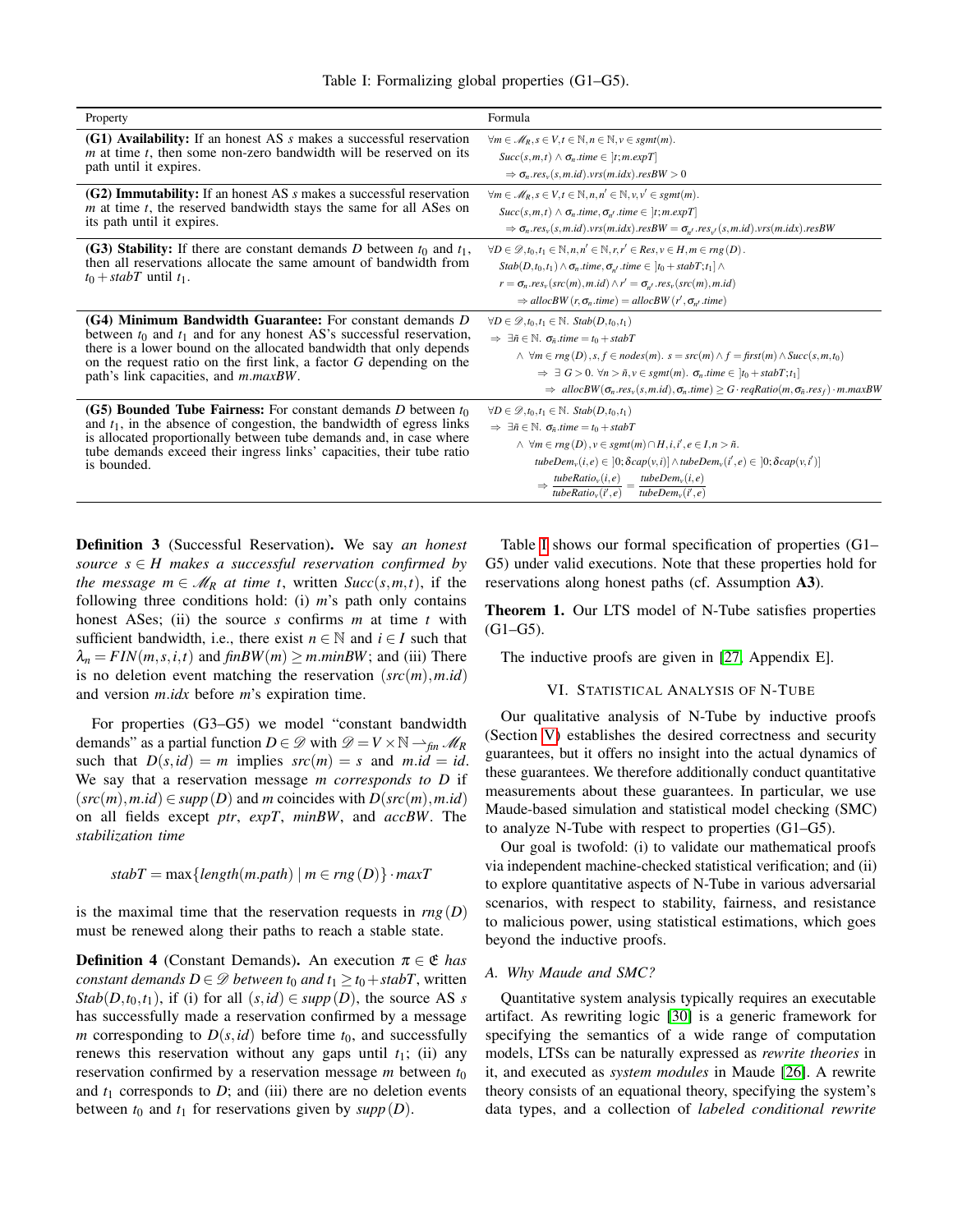*rules* of the form  $\text{crl}$   $[l]$  :  $t \Rightarrow t'$  if *cond*, where *l* is a label. Such a rule specifies a transition from a system state, represented by the term  $t$ , to a new state  $t'$ , provided the condition *cond* holds.

The Maude system supports machine-checkable and automated formal analysis, including simulation and SMC [\[26\]](#page-14-15), [\[23\]](#page-14-12). In particular, compared to conventional emulations, SMC can verify a property specified, e.g., in a *stochastic temporal logic*, up to a *statistical confidence level* by running Monte-Carlo simulations of the system model. The expected value  $\bar{v}$  of a property query belongs to the interval  $[\bar{v} - \frac{\beta}{2}, \bar{v} + \frac{\beta}{2}]$  with  $(1 - \alpha)$ statistical confidence, where parameters  $\alpha$  and  $\beta$  determine when an SMC analysis stops performing simulations [\[23\]](#page-14-12).

The Maude ecosystem has been very successful in analyzing high-level designs of a wide range of distributed and networked systems [\[31\]](#page-14-20), [\[32\]](#page-14-21), [\[33\]](#page-14-22), [\[34\]](#page-14-23), [\[35\]](#page-14-24), [\[36\]](#page-14-25). In particular, Maudebased validation using SMC provides additional confidence about claimed statements by analyzing large parameter spaces. Maude-based SMC performance predictions have also shown good correspondence with implementation-based evaluations under realistic deployments [\[24\]](#page-14-13), [\[25\]](#page-14-14).

#### *B. Model Transformation*

We first express the N-Tube LTS model from Section [IV-E](#page-8-0) as an equivalent untimed, nondeterministic rewrite theory. For the statistical analysis, we then transform this rewrite theory into a *timed*, *purely probabilistic* rewrite theory, following the methodology in [\[37\]](#page-14-26). In particular, the transformation assigns to each message a delay sampled from a *continuous probability distribution*, which determines the firing of the rule receiving the message. The resulting model is free from unquantified nondeterminism (in that all transitions are associated with probabilities) and can be simulated by the original model.

The system state of the transformed model consists of a *multiset* of *objects*, including a *scheduler* object maintaining the global clock, and *messages*. An object of class *C* is represented as a term  $\langle o : C | att_1 : val_1, \ldots, att_n : val_n \rangle$ , with *o* the object's identifier, and *val*<sub>1</sub> to *val*<sub>*n*</sub> the current values of attributes  $att_1$ to *attn*. An incoming message of the form {*t*, *msg*} is ready to be consumed at the global time *t*, while an outgoing message of the form  $[t+d, msg]$  will be delivered in *d* time units after *t* where the message delay *d* is sampled from some continuous probability distribution. Each message *msg* has the form  $\pm \circ \circ \pm \circ \circ \circ'$  : *mp*, with *o*, *o'*, and *mp* the message receiver, sender, and payload, respectively. The scheduler object is specified to advance the global time and to deliver outgoing messages at the specified times.

We specify N-Tube's dynamic behaviors in Maude by translating its events into rewriting rules. Consider the message processing event *CMP* in Section [IV-E2.](#page-9-1) The following transformed conditional rule [cmp] specifies that, upon receiving a reservation message res  $(M)$  at global time T (line 2), the AS O updates its local reservation map accordingly (using the save function; line 7), and forwards the modified message (determined by the compute function) to next hop (line 9): where the network topology and all links' capacities are stored in a global "table" G (lines 3 and 6). The message delay is probabilistically sampled from the *lognormal* distribution (to mimic the real-work network environment [\[38\]](#page-14-27)), parametric on the mean  $\mu$  and standard deviation  $\sigma$ , each time this rule applies (line 8). The functions avail (line 12), ideal (line 13), save, and compute, as well as the predicates in the condition (lines 10 and 11), are defined following Section [IV-E.](#page-8-0) The variables ATS and ATS' refer to the rest of attributes that do not affect the next state.

#### *C. Statistical Analysis*

We investigate the following questions about N-Tube using our statistical analysis:

- Are the statistical verification results consistent with our hand-written inductive proofs of (G1–G5)?
- How does N-Tube actually perform in worst- and averagecase malicious scenarios with respect to stability and fairness? In particular, how does it resist increasing attack power such as total malicious demands?

*1) Benchmark:* To statistically analyze N-Tube's properties we implement three *parametric* generators: a topology generator (TG), a path generator (PG), and a workload generator (WG). We use these to probabilistically generate a different initial state for each simulation in an SMC analysis. Specifically, TG generates *scale-free* Internet topologies with strongly connected ASes, which is also characteristic of the realistic AS-level Internet graph in the CAIDA benchmark for Internet data analysis [\[39\]](#page-14-28). Each link between nodes is assigned a bandwidth probabilistically sampled from an interval. PG then explores the generated graph, and collects paths from *sources* to *destinations*. WG provides the generated sources, including adversaries, with reservations, renewals, and deletions on a probabilistic basis, where each of these three types of requests is parametric in the algorithm-specific parameters (such as *maxBW* and *expT*). See Appendix [B](#page-15-1) for a complete list of the generators' 18 parameters and their default values.

*2) Experimental Setup:* We employed a cluster of 50 d430 Emulab machines [\[40\]](#page-14-29), each with two 2.4 GHz 64-bit 8-Core E5-2630 processors, to parallelize SMC with the PVeStA tool [\[41\]](#page-14-30) (part of the Maude ecosystem). We set the statistical confidence level to 95%, i.e.,  $\alpha = 0.05$ , and the size parameter  $β$  to 0.01 for all our experiments.

*3) Analysis Results:* We have subjected the transformed Maude model to the above generators and PVeStA, and performed three sets of experiments according to our experimental

1 crl [cmp] :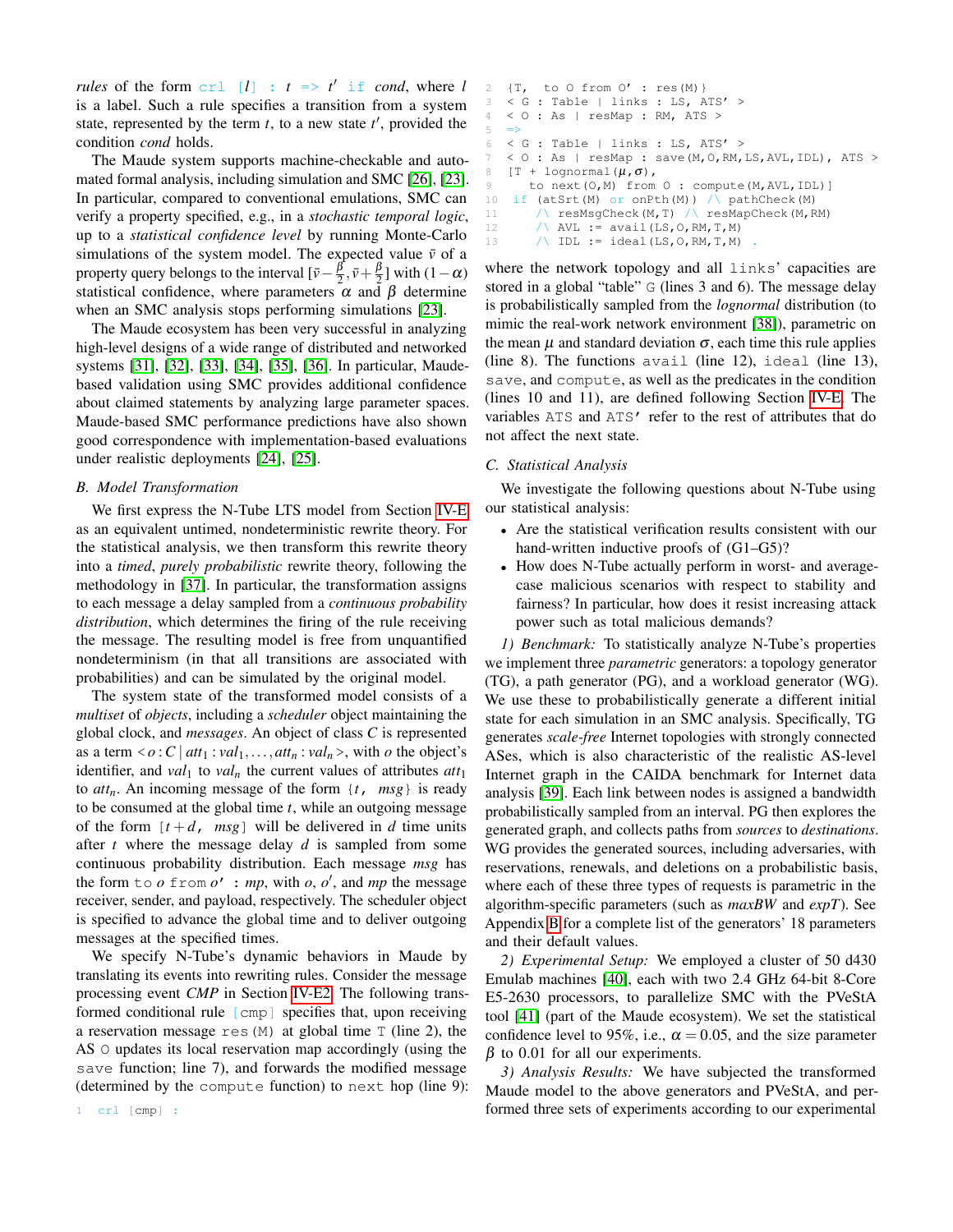<span id="page-12-1"></span>

Figure 7: Measuring stability and fairness. Time units are defined as logical clock ticks in our probabilistic model.

goal with 100 ASes by default. Each simulation or SMC analysis took up to three hours (in the worst case) to terminate. Experiment 1: Verifying Properties. In all our SMC analyses, the probabilities of satisfying N-Tube's properties (G1–G5) are 100%. This provides a strong independent *validation of our proofs* for the properties, and of the *model transformation* (from the LTS model into Maude), via machine-checked analysis.

Experiment 2: Stability & Fairness. We report the simulation results for the scenarios in Section [III.](#page-2-0) Figure [7](#page-12-1) depicts the bandwidth reservations at interface *D* and their state, demanded or allocated, as a function of (simulation) times where we take "snapshots" of the system state. The allocated bandwidths adapt over time to self-renewals and other demands. For the scenarios in Figures [3](#page-4-0) and [5,](#page-4-2) we individually measure the allocated bandwidth for each of the two demands  $(B_1 \text{ and } B_2)$ through interface *B*. In all scenarios, the allocations in the entire network *converge* and *stabilize*; the total allocations are always *bounded* by *D*'s adjusted capacity (dashed line), and distributed *proportionally* to the demands after stabilization as expected (Section [III\)](#page-2-0). Hence, from the quantitative perspective, these results further demonstrate stability and fairness, in particular for the *worst-case scenarios* (Figures [3](#page-4-0)[–5\)](#page-4-2) where attacks are mounted directly on an honest path.

Experiment 3: Impact of Increasing Malicious Power. To analyze the influence on bandwidth allocation of increasing malicious power, we randomly positioned the attackers in the network (not necessarily neighbors of the targeted path), and picked a relatively small number of destinations (5 out of 100 ASes) for the reservations so that all demands, including malicious ones, *converge to these destinations*. We then randomly selected one destination and one of its egress interfaces, and reported the associated aggregate allocations for the benign sources and attackers, respectively.

Figure [8](#page-12-2) (a–c) show the allocation percentage as a function of attacker capability, represented by *total demanded bandwidth*, *number of attackers*, and *number of issued reservations per*

<span id="page-12-2"></span>

Figure 8: Measuring the impact of increasing malicious power.

*attacker*, respectively. With increasing malicious power, the attackers tend to occupy more bandwidth until the entire allocation *stabilizes* (starting from 160 Gbps, 10 attackers, and 7 reservations per attacker, respectively); thereafter their demands are adjusted, and thus limited by the *links' capacities* and *scaling factors*. These results further provide quantitative assessments of N-Tube with varying malicious powers by exploring the large parameter space.

We also measured the adversaries' allocated bandwidth reduction by N-Tube's "frontline defense". A *frontline defender* is the first honest AS on an attacker reservation's path that can mitigate the impact of the attack by limiting the adversary demands. We divided the timeline into three phases: (i) before malicious demands reach the frontline defender; (ii) immediately after those demands break through the frontline; and (iii) after the network stabilizes.

Figure [8](#page-12-2) (d) reports for the experiments (a–c) the percentage of original malicious demands that was allocated to the adversaries in each phase. Phase (iii)'s computation is based on the minimum stabilized "point" (e.g., 160 Gbps in experiment (a)): The higher the stabilized point is that we consider, the more reduction there will be. As demonstrated in experiment (d), N-Tube's frontline defense plays an important role in limiting the adversarial demands, e.g., in experiment (a)  $~\sim 50\%$ of the malicious demands can be reduced, which constitute almost 80% of the total reduction.

## VII. RELATED WORK

#### <span id="page-12-0"></span>*A. Quality of Service and DDoS Protection*

Congestion Control enables end-to-end connections possibly with multiple paths, to control their path rates to fairly mitigate congestion. However, this approach is based on per-flow fairness with complete knowledge of users' utility functions. In contrast, we take the stance that new Internet architectures [\[19\]](#page-14-8), [\[16\]](#page-14-5), [\[18\]](#page-14-7) can handle reservation states efficiently, which allows them to police misbehaving traffic. As observed by [\[15\]](#page-14-4), selfinterested and strategic users can skew the overall rate allocation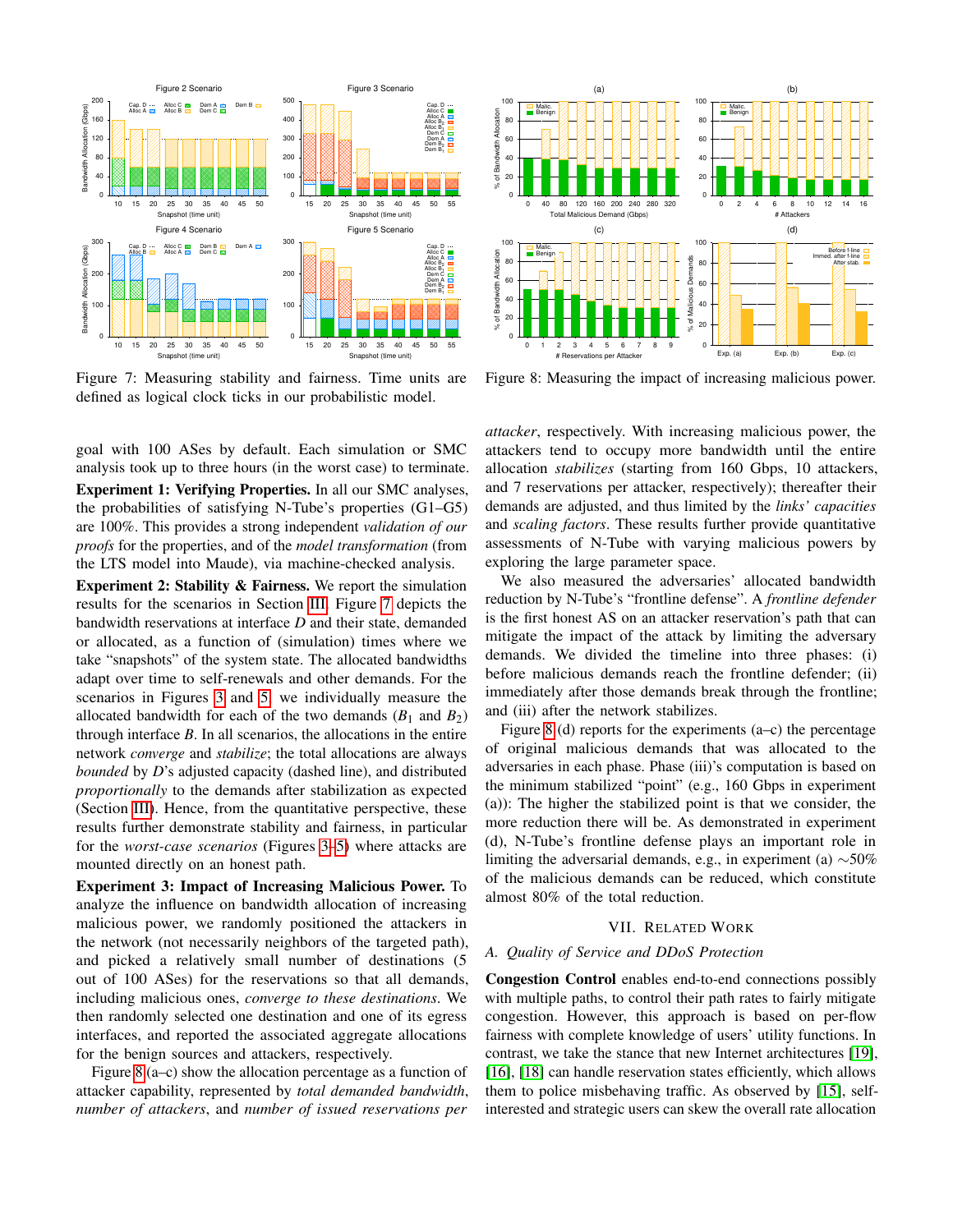by opening arbitrarily many connections violating the property of minimum bandwidth guarantee. Furthermore, stateless algorithms can only reduce bandwidth allocations of misbehaving flows, but cannot determine aggregated misbehavior (over time and per AS) and cannot revoke access. Note that these works do not consider an adversarial setting.

Game-Based Mechanisms consider resource allocation for maximizing a global objective function as an "inverse game theory" problem [\[42\]](#page-14-31), [\[43\]](#page-14-32). Such mechanisms allow for users that are self-interested and strategic, and may attempt to manipulate the system to their advantage by misreporting information on their utility functions. The VCG type mechanisms [\[44\]](#page-14-33) provide sealed bid auctions that incentivize users to reveal their objective truthfully and can also include sellers of resources. However, for these mechanisms to allow practical bids, the class of utility functions is very restricted, e.g., to piecewise linear [\[42\]](#page-14-31), which misses realistic attack scenarios. Furthermore, the main objective of these mechanisms is to increase efficiency, and not to provide minimal guarantees.

Resource Reservation Systems such as RSVP [\[7\]](#page-13-6) or RSVP-TE [\[45\]](#page-14-34), [\[46\]](#page-14-35), [\[47\]](#page-14-36) enable bandwidth reservation along network paths by setting up reservation state at routers. RSVP uses soft-state reservations that require periodic updates, and must be re-established in case a path changes. However, neither do they offer authentication of reservation requests, nor handle malicious reservations, nor are their claims formally supported.

SIBRA [\[48\]](#page-14-37) is a scalable inter-domain bandwidth allocation architecture for path-based networks. It is based on a distributed bandwidth reservation algorithm and an enforcement mechanism monitoring and policing the reservations. SIBRA is claimed to provide effective QoS guarantees in general and *minimum bandwidth guarantees* in particular. However, only a high-level design is provided without a concrete algorithm or formal arguments to support the stated claims.

## *B. Formal Verification of Networking Systems*

As we are not aware of any work applying formal verification to a bandwidth reservation system, we discuss here research in the broader area of secure networking protocol and DoS defense verification.

Qualitative Properties. Various works study secure networking protocols, including packet forwarding protocols [\[49\]](#page-14-38), [\[50\]](#page-14-39), inter-domain routing protocols [\[51\]](#page-15-2), [\[52\]](#page-15-3), and routing protocols for mobile ad-hoc networks [\[53\]](#page-15-4), [\[54\]](#page-15-5), [\[55\]](#page-15-6), [\[56\]](#page-15-7), [\[57\]](#page-15-8), [\[58\]](#page-15-9), and verify their security properties such as path authorization, source authentication, path validation, route validity, and loop freedom. These works analyze *qualitative* properties using model checking, theorem proving, or hand-written proofs.

Quantitative Properties. Another critical aspect is the verification of a system's *quantitative* properties such as performance, rapid convergence, or the quick recovery from attacks. We focus on the analysis of DoS protection mechanisms. Meadows' costbased framework [\[59\]](#page-15-10) enables the (non-probabilistic) extension of existing protocol models and tools with cost accounting and comparisons [\[60\]](#page-15-11). It has been extended to cover timing

aspects (e.g., slow DoS) and amplification DoS attacks [\[61\]](#page-15-12), [\[33\]](#page-14-22). Approaches based on probabilistic or statistical model checking have been applied to analyze SYN flooding attacks on TCP/IP [\[62\]](#page-15-13), the adaptive selective verification protocol [\[63\]](#page-15-14), [\[64\]](#page-15-15), and amplification attacks on DNS [\[65\]](#page-15-16).

## VIII. CONCLUSION

We have presented the design of N-Tube, along with the novel notion of bounded tube fairness. We developed formal models and verified all its safety and security properties. Moreover, we have gained: (i) additional confidence about our hand-written proofs via independent machine-checked statistical model checking, and (ii) a quantitative assessment of N-Tube's resistance to attacks by statistically exploring the large parameter space and varying malicious scenarios.

N-Tube is the first provably correct inter-domain bandwidth reservation algorithm and a major step towards a provably secure QoS scheme that also provides DDoS defense. The obvious next step is to build an efficient N-Tube implementation, as well as large-scale deployment by, e.g., proceeding along the lines proposed in [\[21\]](#page-14-10). Preliminary results from an N-Tube prototype implementation, realized as part of the Colibri inter-domain bandwidth-reservation infrastructure [\[66\]](#page-15-17), have demonstrated N-Tube's deployability and scalability.

## ACKNOWLEDGMENTS

We gratefully acknowledge support for this project from the WSS Centre for Cyber Trust at ETH Zurich. We would also like to thank Stephen Shirley, Chris Pappas, Taeho Lee, Dominik Roos, Markus Legner, and Juan García-Pardo for their insightful discussions and valuable comments on how to handle tedious corner cases of the algorithm.

#### **REFERENCES**

- <span id="page-13-0"></span>[1] M. S. Kang, S. B. Lee, and V. D. Gligor, "The Crossfire Attack," in *IEEE S&P*, 2013.
- <span id="page-13-1"></span>[2] A. Studer and A. Perrig, "The Coremelt attack," in *ESORICS*, 2009.
- <span id="page-13-2"></span>[3] M. S. Kang and V. D. Gligor, "Routing bottlenecks in the internet: Causes, exploits, and countermeasures," in *Proceedings of the 2014 ACM SIGSAC Conference on Computer and Communications Security*, ser. CCS '14. New York, NY, USA: ACM, 2014, pp. 321-333. [Online]. Available:<http://doi.acm.org/10.1145/2660267.2660299>
- <span id="page-13-3"></span>[4] S. Shalunov and B. Teitelbaum, "Quality of service and denial of service," in *Proceedings of the ACM SIGCOMM Workshop on Revisiting IP QoS: What Have We Learned, Why Do We Care?*, ser. RIPQoS '03. New York, NY, USA: ACM, 2003, pp. 137–140. [Online]. Available: <http://doi.acm.org/10.1145/944592.944600>
- <span id="page-13-4"></span>[5] R. Braden, D. Clark, and S. Shenker, "Integrated Services in the Internet Architecture: an Overview," RFC 1633 (Informational), Internet Engineering Task Force, Jun. 1994. [Online]. Available: <http://www.ietf.org/rfc/rfc1633.txt>
- <span id="page-13-5"></span>[6] S. Blake, D. Black, M. Carlson, E. Davies, Z. Wang, and W. Weiss, "An Architecture for Differentiated Services," RFC 2475 (Informational), Internet Engineering Task Force, Dec. 1998, updated by RFC 3260. [Online]. Available:<http://www.ietf.org/rfc/rfc2475.txt>
- <span id="page-13-6"></span>[7] L. Zhang, S. Deering, D. Estrin, S. Shenker, and D. Zappala, "RSVP: A New Resource ReSerVation Protocol," *IEEE Network*, 1993.
- <span id="page-13-7"></span>[8] US-CERT, "Alert (ta17-164a) hidden cobra – north korea's ddos botnet infrastructure," https://www.us-cert.gov/ncas/alerts/TA17-164A, 2017.
- <span id="page-13-8"></span>[9] J. Nagle, "On Packet Switches With Infinite Storage," RFC 970, Internet Engineering Task Force, Dec. 1985. [Online]. Available: <http://www.ietf.org/rfc/rfc970.txt>
- <span id="page-13-9"></span>[10] X. Yang, D. Wetherall, and T. Anderson, "A DoS-limiting network architecture," *ACM SIGCOMM Comp. Comm. Rev.*, 2005.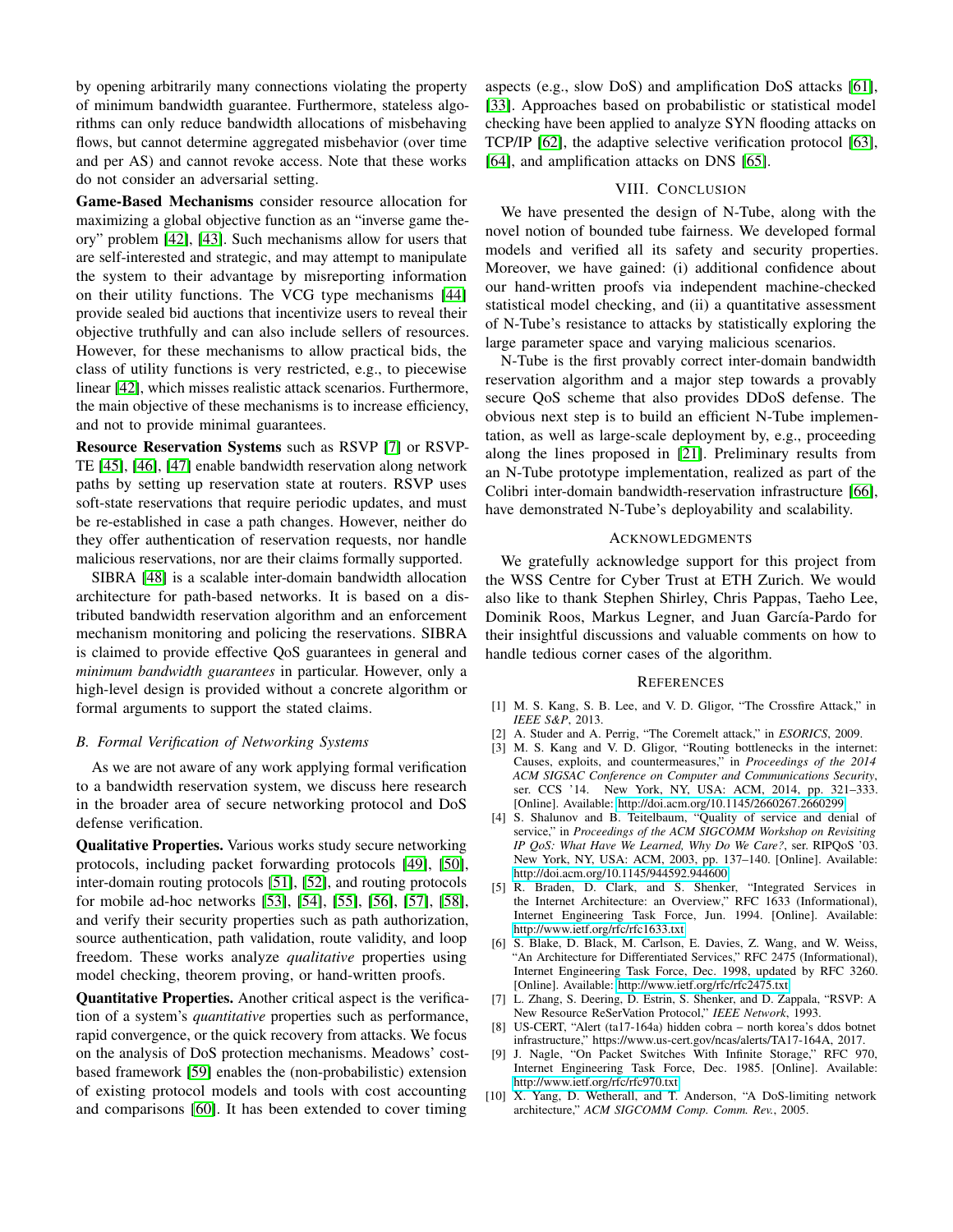- <span id="page-14-0"></span>[11] A. Demers, S. Keshav, and S. Shenker, "Analysis and simulation of a fair queueing algorithm," *ACM SIGCOMM Comp. Comm. Rev.*, 1989.
- <span id="page-14-1"></span>[12] B. Parno, D. Wendlandt, E. Shi, A. Perrig, B. Maggs, and Y.-C. Hu, "Portcullis: Protecting Connection Setup from Denial-of-Capability Attacks," in *ACM SIGCOMM*, 2007.
- <span id="page-14-2"></span>[13] J. Babiarz, K. Chan, and F. Baker, "Configuration Guidelines for DiffServ Service Classes," IETF RFC 4594.
- <span id="page-14-3"></span>[14] G. Hardin, "The tragedy of the commons," *Science*, 1968.
- <span id="page-14-4"></span>[15] B. Briscoe, "Flow rate fairness: Dismantling a religion," *SIGCOMM Comput. Commun. Rev.*, vol. 37, no. 2, pp. 63–74, Mar. 2007. [Online]. Available:<http://doi.acm.org/10.1145/1232919.1232926>
- <span id="page-14-5"></span>[16] A. Perrig, P. Szalachowski, R. M. Reischuk, and L. Chuat, *SCION: a secure internet architecture*. Springer, 2017.
- <span id="page-14-6"></span>[17] T. Anderson, K. Birman, R. M. Broberg, M. Caesar, D. Comer, C. Cotton, M. J. Freedman, A. Haeberlen, Z. G. Ives, A. Krishnamurthy, W. H. Lehr, B. T. Loo, D. Mazières, A. Nicolosi, J. M. Smith, I. Stoica, R. van Renesse, M. Walfish, H. Weatherspoon, and C. S. Yoo, "The NEBULA future internet architecture," in *The Future Internet - Future Internet Assembly 2013: Validated Results and New Horizons*, ser. Lecture Notes in Computer Science, A. Galis and A. Gavras, Eds., vol. 7858. Springer, 2013, pp. 16–26. [Online]. Available: [https://doi.org/10.1007/978-3-642-38082-2\\_2](https://doi.org/10.1007/978-3-642-38082-2_2)
- <span id="page-14-7"></span>[18] P. Godfrey, I. Ganichev, S. Shenker, and I. Stoica, "Pathlet routing," in *ACM SIGCOMM Comp. Comm. Rev.*, 2009.
- <span id="page-14-8"></span>[19] X. Yang, D. Clark, and A. W. Berger, "Nira: A new inter-domain routing architecture," *IEEE/ACM Transactions on Networking*, 2007.
- <span id="page-14-9"></span>[20] J. de Ruiter and C. Schutijser, "Next-generation internet at terabit speed: SCION in P4," in *CoNEXT '21: The 17th International Conference on emerging Networking EXperiments and Technologies, Virtual Event, Munich, Germany, December 7 - 10, 2021*, G. Carle and J. Ott, Eds. ACM, 2021, pp. 119–125. [Online]. Available: <https://doi.org/10.1145/3485983.3494839>
- <span id="page-14-10"></span>[21] C. Krähenbühl, S. Tabaeiaghdaei, C. Gloor, J. Kwon, A. Perrig, D. Hausheer, and D. Roos, "Deployment and scalability of an inter-domain multi-path routing infrastructure," in *CoNEXT '21: The 17th International Conference on emerging Networking EXperiments and Technologies, Virtual Event, Munich, Germany, December 7 - 10, 2021*, G. Carle and J. Ott, Eds. ACM, 2021, pp. 126–140. [Online]. Available:<https://doi.org/10.1145/3485983.3494862>
- <span id="page-14-11"></span>[22] J. Naous, M. Walfish, A. Nicolosi, D. Mazières, M. Miller, and A. Seehra, "Verifying and enforcing network paths with ICING," in *Proceedings of the 2011 Conference on Emerging Networking Experiments and Technologies, Co-NEXT '11, Tokyo, Japan, December 6-9, 2011*, K. Cho and M. Crovella, Eds. ACM, 2011, p. 30. [Online]. Available:<http://doi.acm.org/10.1145/2079296.2079326>
- <span id="page-14-12"></span>[23] K. Sen, M. Viswanathan, and G. Agha, "On statistical model checking of stochastic systems," in *CAV*, ser. LNCS, vol. 3576. Springer, 2005.
- <span id="page-14-13"></span>[24] R. Bobba, J. Grov, I. Gupta, S. Liu, J. Meseguer, P. C. Ölveczky, and S. Skeirik, "Survivability: Design, formal modeling, and validation of cloud storage systems using Maude," in *Assured Cloud Computing*. Wiley-IEEE Computer Society Press, 2018, ch. 2, pp. 10–48.
- <span id="page-14-14"></span>[25] S. Liu, A. Sandur, J. Meseguer, P. C. Ölveczky, and Q. Wang, "Generating correct-by-construction distributed implementations from formal Maude designs," in *NFM'20*, ser. LNCS, vol. 12229. Springer, 2020.
- <span id="page-14-15"></span>[26] M. Clavel, F. Durán, S. Eker, P. Lincoln, N. Martí-Oliet, J. Meseguer, and C. L. Talcott, *All About Maude*, ser. LNCS. Springer, 2007, vol. 4350.
- <span id="page-14-16"></span>[27] T. Weghorn, S. Liu, C. Sprenger, A. Perrig, and D. Basin, "N-Tube: Secure bandwidth reservation in path-aware internet architectures (supplementary material)," Available online at [https://doi.org/10.5281/zenodo.5856305,](https://doi.org/10.5281/zenodo.5856305) 2022.
- <span id="page-14-17"></span>[28] S. Scherrer, C. Wu, Y. Chiang, B. Rothenberger, D. E. Asoni, A. Sateesan, J. Vliegen, N. Mentens, H. Hsiao, and A. Perrig, "Low-rate overuse flow tracer (LOFT): an efficient and scalable algorithm for detecting overuse flows," in *40th International Symposium on Reliable Distributed Systems, SRDS 2021, Chicago, IL, USA, September 20-23, 2021*. IEEE, 2021, pp. 265–276. [Online]. Available: <https://doi.org/10.1109/SRDS53918.2021.00034>
- <span id="page-14-18"></span>[29] M. Lepinski and S. Kent, "An Infrastructure to Support Secure Internet Routing," RFC 6480 (Informational), Internet Engineering Task Force, Feb. 2012. [Online]. Available:<http://www.ietf.org/rfc/rfc6480.txt>
- <span id="page-14-19"></span>[30] J. Meseguer, "Conditional rewriting logic as a unified model of concurrency," *Theoretical Computer Science*, vol. 96, no. 1, pp. 73–155, 1992.
- <span id="page-14-20"></span>[31] A. Wang, A. J. T. Gurney, X. Han, J. Cao, B. T. Loo, C. L. Talcott, and A. Scedrov, "A reduction-based approach towards scaling up formal analysis of internet configurations," in *2014 IEEE Conference on Computer Communications, INFOCOM 2014, Toronto, Canada, April 27 - May 2, 2014*. IEEE, 2014, pp. 637–645. [Online]. Available: <https://doi.org/10.1109/INFOCOM.2014.6847989>
- <span id="page-14-21"></span>[32] Q. Wang, P. Datta, W. Yang, S. Liu, A. Bates, and C. A. Gunter, "Charting the attack surface of trigger-action IoT platforms," in *CCS*, L. Cavallaro, J. Kinder, X. Wang, and J. Katz, Eds. ACM, 2019, pp. 1439–1453. [Online]. Available:<https://doi.org/10.1145/3319535.3345662>
- <span id="page-14-22"></span>[33] A. A. Urquiza, M. A. AlTurki, M. I. Kanovich, T. B. Kirigin, V. Nigam, A. Scedrov, and C. L. Talcott, "Resource-bounded intruders in denial of service attacks," in *CSF*. IEEE, 2019, pp. 382–396. [Online]. Available: <https://doi.org/10.1109/CSF.2019.00033>
- <span id="page-14-23"></span>[34] S. Liu, P. C. Ölveczky, and J. Meseguer, "Modeling and analyzing mobile ad hoc networks in Real-Time Maude," *J. Log. Algebraic Methods Program.*, vol. 85, no. 1, pp. 34–66, 2016. [Online]. Available: <https://doi.org/10.1016/j.jlamp.2015.05.002>
- <span id="page-14-24"></span>[35] S. Liu, P. C. Ölveczky, Q. Wang, I. Gupta, and J. Meseguer, "Read atomic transactions with prevention of lost updates: ROLA and its formal analysis," *Formal Asp. Comput.*, vol. 31, no. 5, pp. 503–540, 2019.
- <span id="page-14-25"></span>[36] S. Liu, "All in one: Design, verification, and implementation of SNOWoptimal read atomic transactions," *ACM Trans. Softw. Eng. Methodol.*, 2022. To appear.
- <span id="page-14-26"></span>[37] G. A. Agha, J. Meseguer, and K. Sen, "PMaude: Rewrite-based specification language for probabilistic object systems," *Electr. Notes Theor. Comput. Sci.*, vol. 153, no. 2, 2006.
- <span id="page-14-27"></span>[38] T. Benson, A. Akella, and D. A. Maltz, "Network traffic characteristics of data centers in the wild," in *IMC'10*. ACM, 2010, pp. 267–280.
- <span id="page-14-28"></span>[39] CAIDA, "Topology research," https://www.caida.org/research/topology, 2021.
- <span id="page-14-29"></span>[40] B. White, J. Lepreau, L. Stoller, R. Ricci, S. Guruprasad, M. Newbold, M. Hibler, C. Barb, and A. Joglekar, "An integrated experimental environment for distributed systems and networks," in *OSDI*. USENIX Association, 2002.
- <span id="page-14-30"></span>[41] M. AlTurki and J. Meseguer, "PVeStA: A parallel statistical model checking and quantitative analysis tool," in *CALCO*, ser. LNCS, vol. 6859. Springer, 2011, pp. 386–392.
- <span id="page-14-31"></span>[42] R. Jain and J. Walrand, "An efficient nash-implementation mechanism for network resource allocation," *Automatica*, vol. 46, no. 8, pp. 1276–1283, 2010.
- <span id="page-14-32"></span>[43] R. Johari and J. N. Tsitsiklis, "Efficiency of scalar-parameterized mechanisms," *Operations Research*, vol. 57, no. 4, pp. 823–839, 2009.
- <span id="page-14-33"></span>W. Vickrey, "Counterspeculation, auctions, and competitive sealed tenders," *The Journal of finance*, vol. 16, no. 1, pp. 8–37, 1961.
- <span id="page-14-34"></span>[45] K. Shiomoto and A. Farrel, "Procedures for Dynamically Signaled Hierarchical Label Switched Paths," RFC 6107 (Proposed Standard), Internet Engineering Task Force, Feb. 2011. [Online]. Available: <http://www.ietf.org/rfc/rfc6107.txt>
- <span id="page-14-35"></span>[46] K. Kompella and Y. Rekhter, "Signalling Unnumbered Links in Resource ReSerVation Protocol - Traffic Engineering (RSVP-TE)," RFC 3477 (Proposed Standard), Internet Engineering Task Force, Jan. 2003, updated by RFC 6107. [Online]. Available:<http://www.ietf.org/rfc/rfc3477.txt>
- <span id="page-14-36"></span>[47] L. Berger, "Generalized Multi-Protocol Label Switching (GMPLS) Signaling Resource ReserVation Protocol-Traffic Engineering (RSVP-TE) Extensions," RFC 3473 (Proposed Standard), Internet Engineering Task Force, Jan. 2003, updated by RFCs 4003, 4201, 4420, 4783, 4874, 4873, 4974, 5063, 5151, 5420, 6002, 6003, 6780. [Online]. Available: <http://www.ietf.org/rfc/rfc3473.txt>
- <span id="page-14-37"></span>[48] C. Basescu, R. M. Reischuk, P. Szalachowski, A. Perrig, Y. Zhang, H.-C. Hsiao, A. Kubota, and J. Urakawa, "Sibra: Scalable internet bandwidth reservation architecture," *arXiv preprint arXiv:1510.02696*, 2015.
- <span id="page-14-38"></span>[49] F. Zhang, L. Jia, C. Basescu, T. H. Kim, Y. Hu, and A. Perrig, "Mechanized network origin and path authenticity proofs," in *Proceedings of the 2014 ACM SIGSAC Conference on Computer and Communications Security, Scottsdale, AZ, USA, November 3-7, 2014*, G. Ahn, M. Yung, and N. Li, Eds. ACM, 2014, pp. 346–357. [Online]. Available: <http://doi.acm.org/10.1145/2660267.2660349>
- <span id="page-14-39"></span>[50] T. Klenze, C. Sprenger, and D. A. Basin, "Formal verification of secure forwarding protocols," in *34th IEEE Computer Security Foundations Symposium, CSF 2021, Dubrovnik, Croatia, June 21- 25, 2021*. IEEE, 2021, pp. 1–16. [Online]. Available: [https:](https://doi.org/10.1109/CSF51468.2021.00018) [//doi.org/10.1109/CSF51468.2021.00018](https://doi.org/10.1109/CSF51468.2021.00018)